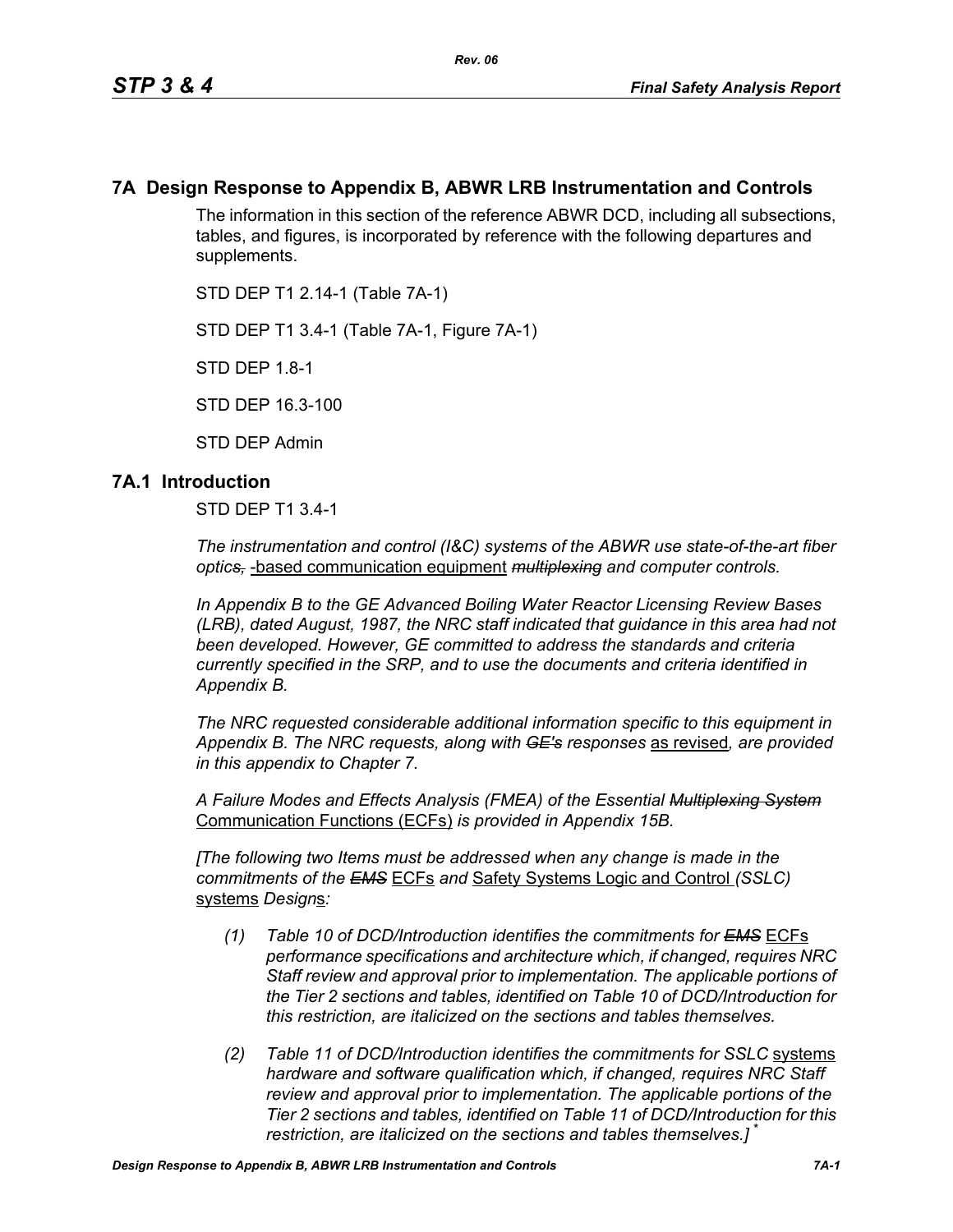# *7A.2 [Multiplexing Systems*

STD DEP T1 3.4-1

STD DEP 1.8-1

STD DEP Admin

*NRC Request (1)—Provide a complete list of components (pumps, valves, etc.) whose actuation, interlock, or status indication is dependent on the proper operation of each Class 1E multiplexer.*

**Revised** *Response (1)—*Class 1E multiplexers are not used in more modern I&C systems. Safety-related data communication is performed as an integral function of the SSLC systems. *The* A typical *list* of components whose actuation, interlock, or status indication depends on the proper operation of SSLC equipment implementing these essential communication functions (ECFs) *is provided as Table 7A.1. It was obtained by extraction from the multiplexer* an early version of the ABWR *I/O database which reflects information* that was *available on the system P&ID and IBD drawings* at the time of design certification*.* The inventory of components satisfying this criteria is subject to change as the detailed design is implemented.

*NRC Request (2***)***—For the components cited above, describe the means of remote or local control (other than by cutting wires or jumpering) that may be employed should the multiplexer fail.*

**Revised** *Response (2)—*Class 1E multiplexers are not used. Safety-related data communication is performed as an integral function of the SSLC systems. *All Class-1E multiplex* SSLC *hardware is designed to meet the single-failure criteria. Systems which employ such hardware have redundant channels* divisions of equipment *such that no single failure of any MUX unit* SSLC component, including those implementing the ECFs, *could jeopardize any safety system action. In addition, local control is provided, via the Remote Shutdown System, to bring the reactor to shutdown conditions in event of multiple safety system failures or evacuation of the control room. The Remote Shutdown System is hard-wired and therefore provides diversity to the MUX* SSLC *interfaces.*

*NRC Request (3)—Describe the multiplexer pre-operational test program.*

**Revised** *Response (3)—*Multiplexers are not used. Safety-related data communication is performed as an integral function of the SSLC systems. Non-safety data communication is performed by the Plant Data Network (PDN) and dedicated system level communication links. *The pre-operational test program will test the multiplexers* data communication functions (DCFs) *concurrently with instrumentation and control functional loop checks. As each input to a remote multiplexing unit (RMU)* an input/output (I/O) device *is simulated using a suitable input device, the required* 

*<sup>\*</sup> See Section 3.5 of DCD/Introduction.*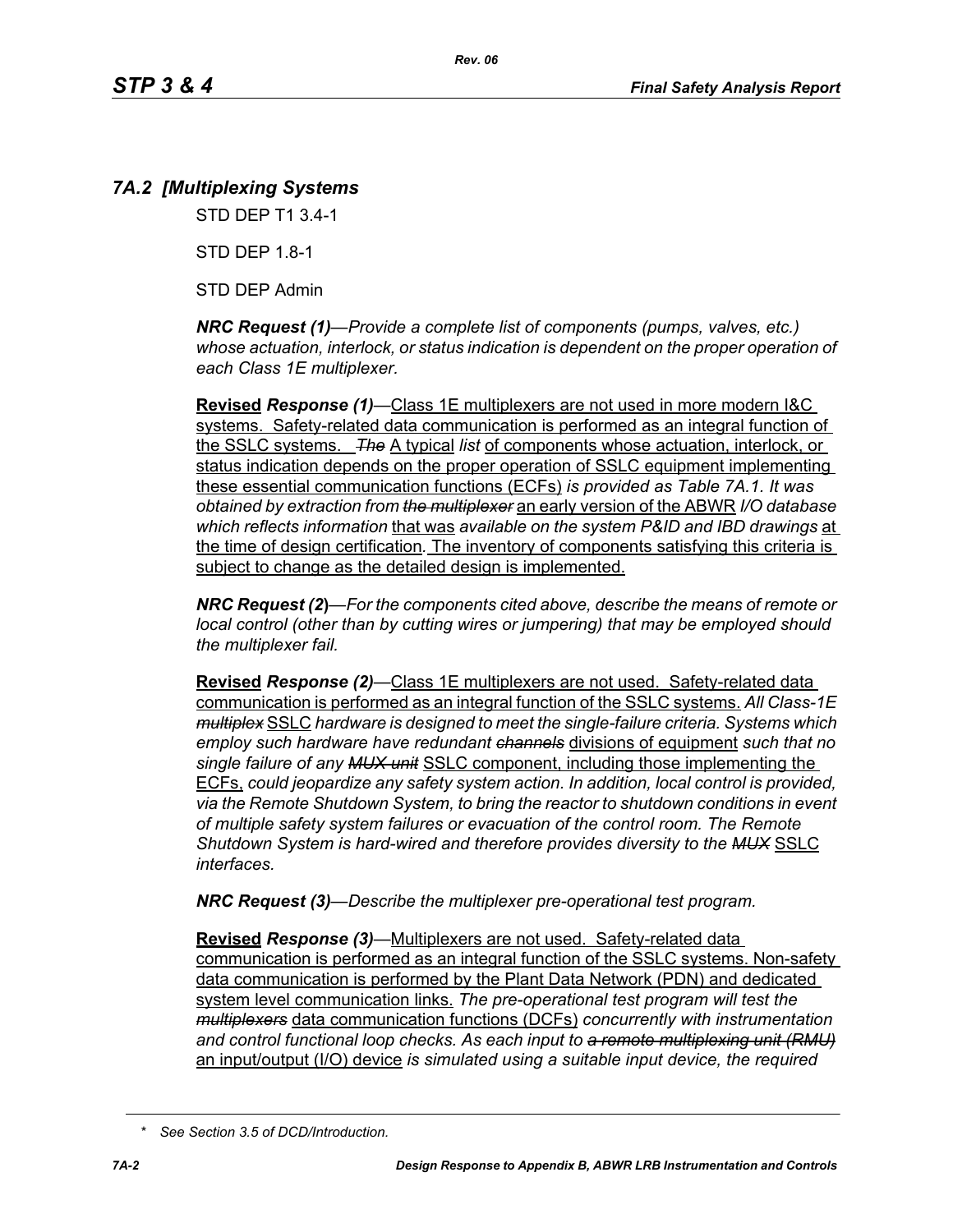*outputs shall be verified correct. In this manner, all hardware and software are confirmed concurrently.*

*Equipment verifications of the individual multiplexing units* I/O devices *are performed at the factory and typically include detailed component level tests which require special test apparatus and technical expertise. Any malfunctioning not found during factory testing will be detected during pre- operational tests of instrument loops.*

*Testing shall include* Preoperational testing includes *instrument loop checks*, and *calibration verification tests and response time verification tests as described in ANSI/IEEE-338.* Factory testing includes response time verification tests on the digital logic processing equipment. *If possible, the entire instrument loop shall be tested from sensor to output device(s). Otherwise, suitable input devices shall be used to simulate process inputs and the system outputs verified to be acceptable.*

*In addition to the testing described above, tests shall be developed to verify system redundancy and electrical independence* (ITAAC Table 3.4-1 Item 3)*.*

*NRC Request (4)—Describe the test and/or hardware features employed to demonstrate fault tolerance to electromagnetic interference.*

**Revised** *Response (4)—One major deterrence to electromagnetic interference (EMI) in the multiplexing system* ECFs *is the use of fiber optic data links as the transmission medium. Optical fiber, being a non- electrical medium, has the inherent properties of immunity to electrical noise (EMI,* radio frequency interference *(RFI), and lightning), point-to-point electrical isolation, and the absence of conventional transmission line effects. Fiber optic multiplexing* media *is also unaffected by the radiated noise from high voltage conductors, by high frequency motor control drives, and by transient switching pulses from electromagnetic contactors or other switching devices.* 

*However, the electrical-to-optical interface at the transmitting and receiving ends must still be addressed to ensure complete immunity to EMI. The control equipment containing the electrical circuitry use standard techniques for shielding, grounding, and filtering and are mounted in grounded equipment panels provided with separate instrument ground buses. Panel location, particularly in local areas, is carefully chosen to minimize noise effects from adjacent sources. The use of fiber optic cables ensures that current-carrying ground loops will not exist between the control room and local areas.* 

*The use of redundancy provides the other major deterrence to EMI effects. The safetyrelated multiplexing system uses redundant optical channels within each separated electrical division. The systems* divisions *are independent and will run asynchronously with respect to each other with no* limited *communication between divisions. However, data communication and transfer is synchronized within each division itself. This arrangement provides fault tolerance to EMI or other noise occurring in isolated locations.* 

*During normal operation, multiplexing system* data communication *performance will be monitored by online* diagnostic *tests such as parity checks, data checks (boundary and*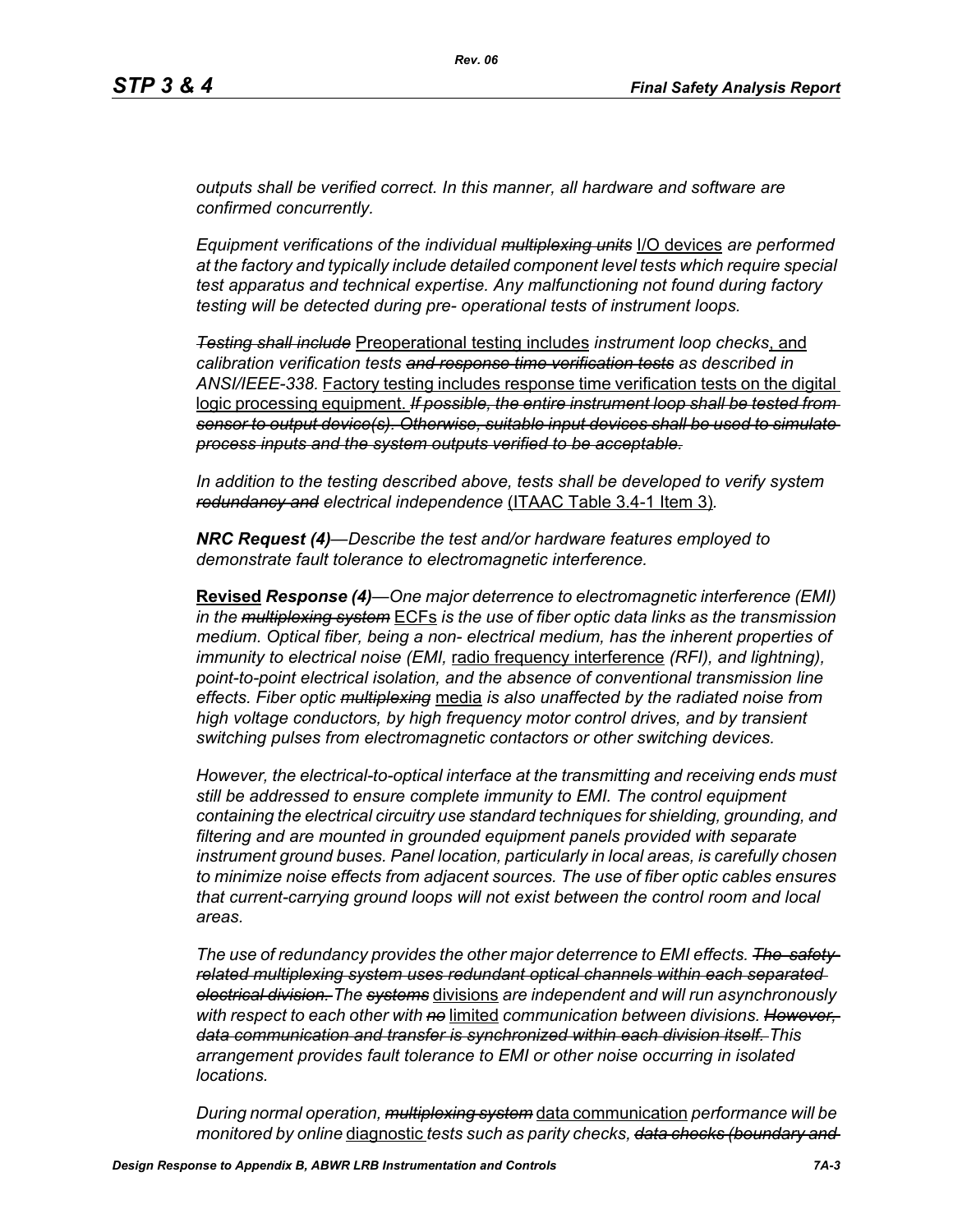*range), and transmission timing. If response time requirements permit, error correcting algorithms may be applied to mask noise effects. Periodic surveillance using offline tests such as bit error rate will be used to verify overall system integrity.*checksum verification or the reception of a keep-alive signal.

*As part of the pre-operational* equipment qualification *test program [see Request (3)], the systems* equipment qualification type test specimen *will be subjected to EMI testing. EMI and RFI test measurements will be developed using the guidelines described in ANSI/IEEE-C63.12, "American National Standard for Electromagnetic Compatibility Limits—Recommended Practice." For testing susceptibility to noise generation from portable radio transceivers, tests will be developed from ANSI/IEEE-C37.90.2, "IEEE Trial-Use Standard, Withstand Capability of Relay Systems to Radiated Electromagnetic Interference from Transceivers." Section 5.5.3 of this standard describes tests for digital equipment using clocked logic circuits.*

*With the system connected, each* The type test specimen *multiplexing unit (one at a time) will be required to demonstrate immunity to the defined conducted and radiated tests. Units shall also comply with standard surge withstand capability tests, as follows:*

- *(a) ANSI/IEEE-C62.41—"Guide for Surge Voltages in Low-Voltage AC Power Circuits."*
- *(b) ANSI/IEEE-C62.45—"Guide on Surge Testing for Equipment Connected to Low- Voltage AC Power Circuits."*

*The interconnecting fiber optic links of the multiplexing system and SSLC* systems *are not subject to EMI effects.*

*For design guidance and additional test development guidance, the following military standards shall be used:*

- *(a) MIL-STD-461C* E*—"Electromagnetic Emission and Susceptibility Requirements for the Control of Electromagnetic Interference."*
- *(b) MIL-STD-462—"Measurement of Electromagnetic Interference Characteristics."* Not Used

*Due to the comprehensive nature of these documents, their applicability to ground, airborne, and shipboard equipment, and the differences in requirements for the Army, Navy and Air Force, the use of these standards shall be limited to the susceptibility requirements and limits for class A3 equipment and subsystems (ground, fixed). Within these limits, the guidelines for Army procurements only shall be used. Tests for transmitting and receiving equipment, power generators, and special purpose military devices are not applicable.*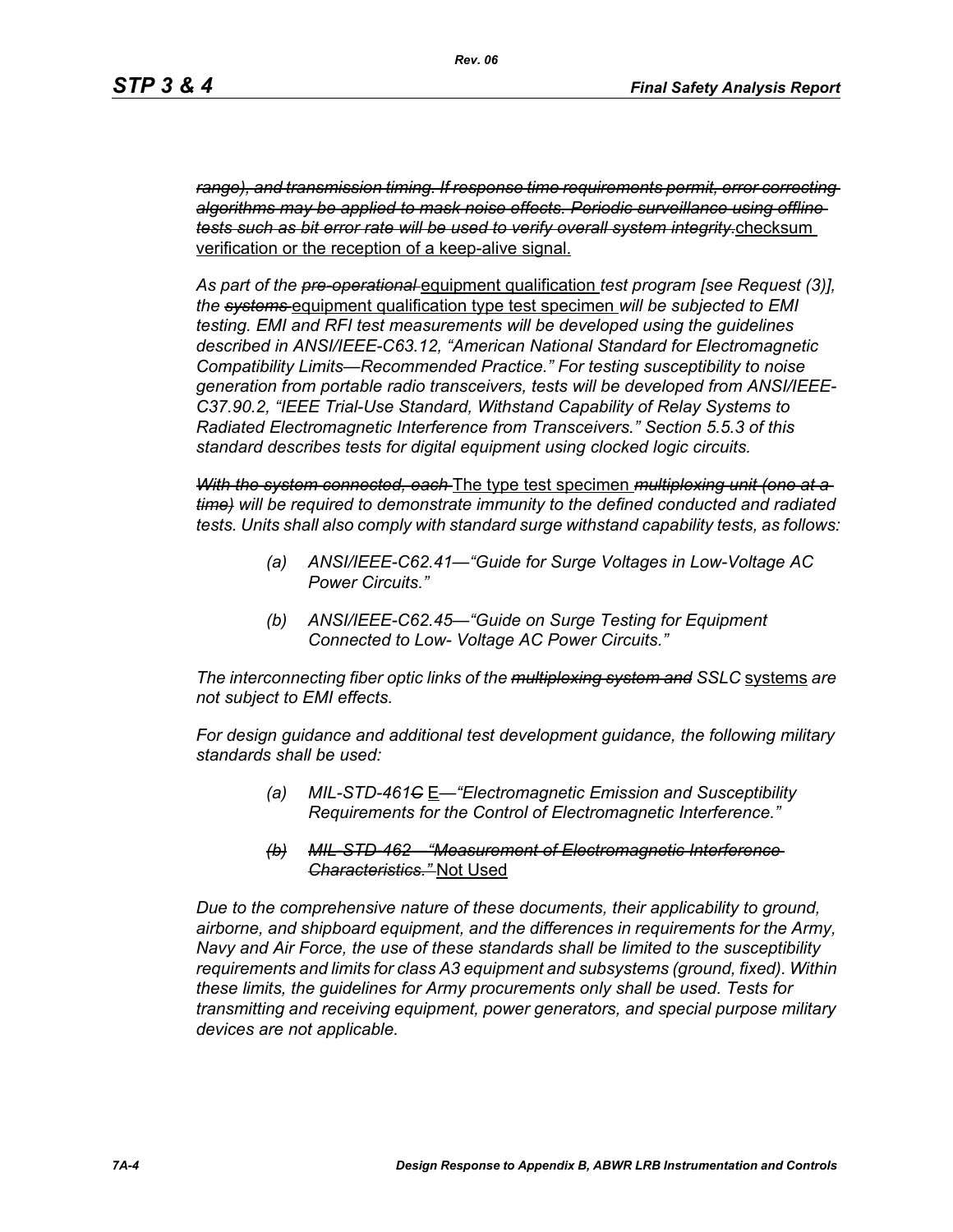*[To facilitate achieving* **electromagnetic compatibility (***EMC***)** *compliance, system and equipment grounding and shielding practices will follow the guidance of the standards listed below:*

- *(a) EEE Std. 518, "Guide for the Installation of Electrical Equipment to Minimize Electrical Noise Inputs to Controllers from External Sources."*
- *(b) EEE Std. 1050, "Guide for Instrumentation and Control Equipment Grounding in Generating Stations."] \**

*NRC Request (5)*—*Describe the interconnection, if any, of any Class 1E multiplexer to non-Class 1E devices such as the plant computer.* 

**Revised** *Response* **(5)***—*Class 1E multiplexers are not used. Safety-related data communication is performed as an integral function of the SSLC systems. *The interconnection of Class 1E multiplexers communication devices to non-Class 1E devices is done using fiber optic cable. The fiber optic cable will provide the necessary isolation.* 

*The plant process computer is* Non-Class 1E devices are *connected to a buffer module (memory storage module). Information is stored in this module by the 1E MUX units* communication interface equipment *for access by the process computer* non-Class 1E devices*, thus preventing any interruption by the Non 1E process computer* devices *on the 1E* communication functions.

*NRC Request (6)—Describe the online test and/or diagnostic features that may be employed, including any operator alarms/indicators and their locations.* 

**Revised** *Response (6)—The EMS self-test system relies on the Safety System Logic and Control (SSLC) test control unit, though it has also its own local self-test system. Local self-test in each EMS unit continues to provide diagnostic readout even if the test control unit fails.* (An EMS is not used.)

*A c*C*ontinuously operating self-test system*diagnostics *checks all data transmission*s *and provides operators with fault information and fault location through dedicated alarms and computer output. The self-test system* diagnostics *operation or its failure cannot harm the operation of the safety systems.*

*Figure 7A-1 shows the general concept of the EMS interface with the test control unit. The online test and diagnostic features including operator alarms and location are detailed as follows:*

- *Self-test* diagnostics and periodic testing *locates a fault down to the processing module level and provides positive local identification of the failed device.*
- *A periodic, automatic test feature verifies proper operation of the EMS* ECFs*.*

*<sup>\*</sup> See Section 7A.1(2) and 7A.1(1).*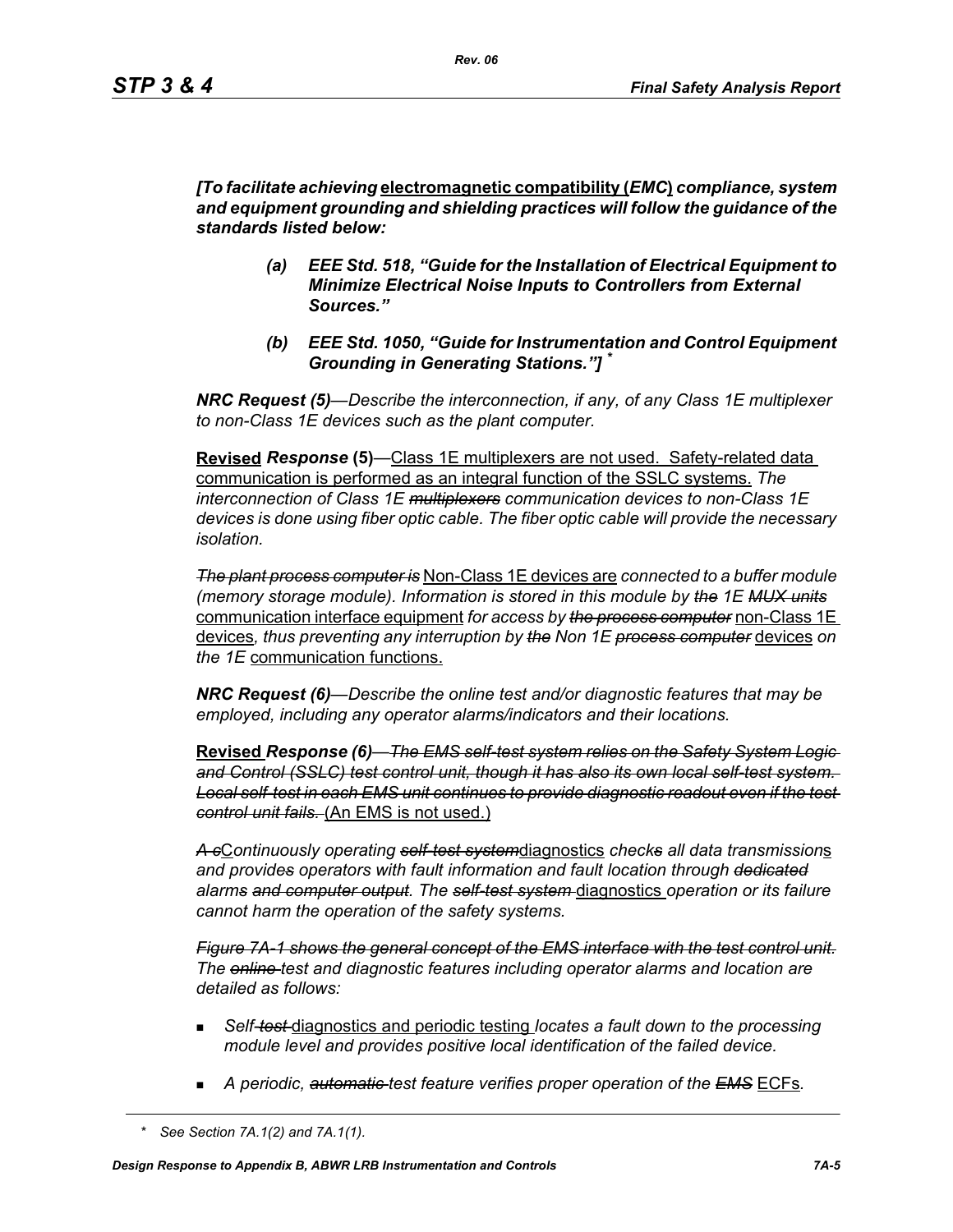*Rev. 06*

- *Detection of fatal (affects signal transmission) and non-fatal (does not affect signal transmission) errors is annunciated and relayed to the computer. Operators are informed on the type of malfunction and its location.*
- *Local self-test* Self- *is* diagnostics are *continuous. System end-to-end test is initiated* as an off-line test *in one division at a time by communication between test units in each division.*
- *The logic returns to its original state after the test sequence is completed. Indications of test status (normal or in-test) and results (pass, fail) is provided.*
- **The test diagnostic function does not degrade system reliability.** The test circuitry*is physically and electrically separated and isolated from the functional circuitry insofar as possible. Testing* The diagnostic function *will not cause actuation of the driven equipment.*
- *Automatic initiation signals from plant sensors override an automatic test sequence and perform the required safety function.*
- *Failure of the test control unit does not affect the safety system functional logic.*

*NRC Request (7)—Describe the multiplexer power sources.*

**Revised** *Response (7)—*Multiplexers are not used. Safety related data communication is performed as an integral function of the SSLC systems. *The multiplexer system* equipment implementing the ECFs *receives its power from the four-divisional battery*-backed *125 VDC* 120 VAC *buses (*uninterruptible*)* for RTIS and 125 VDC buses for ELCS*. These are discussed in Subsection* 8.1.2.2*8.3.2 and illustrated in Figure 8.3-4.*

*NRC Request (8)—Describe the dynamic response of the multiplexers to momentary interruptions of AC power.*

**Revised** *Response (8)—*Multiplexers are not used. Safety-related data communication is performed as an integral function of the SSLC systems. *Each of the four divisions of the multiplexer system SSLC systems is fed by the corresponding division of the 125 VDC battery. Therefore, the ECFs will not be affected by momentary interruption to the AC power. Extended losses of power in any division would not affect operations of safety functions because of multiplicity of divisional power (Figure 8.3-3).*

*If EMS* there is a loss of *power is interrupted and subsequently restored, then the EMS unit reinitializes automatically and the system reconfigures to accept the signal transmission* to the ELCS system, it will assume a predefined safe state*.* If there is a loss of power to the RTIS, it is designed to fail in a trip initiating state.

*NRC Request (9)—Describe the applicability of the plant Technical Specifications to multiplexer operability.*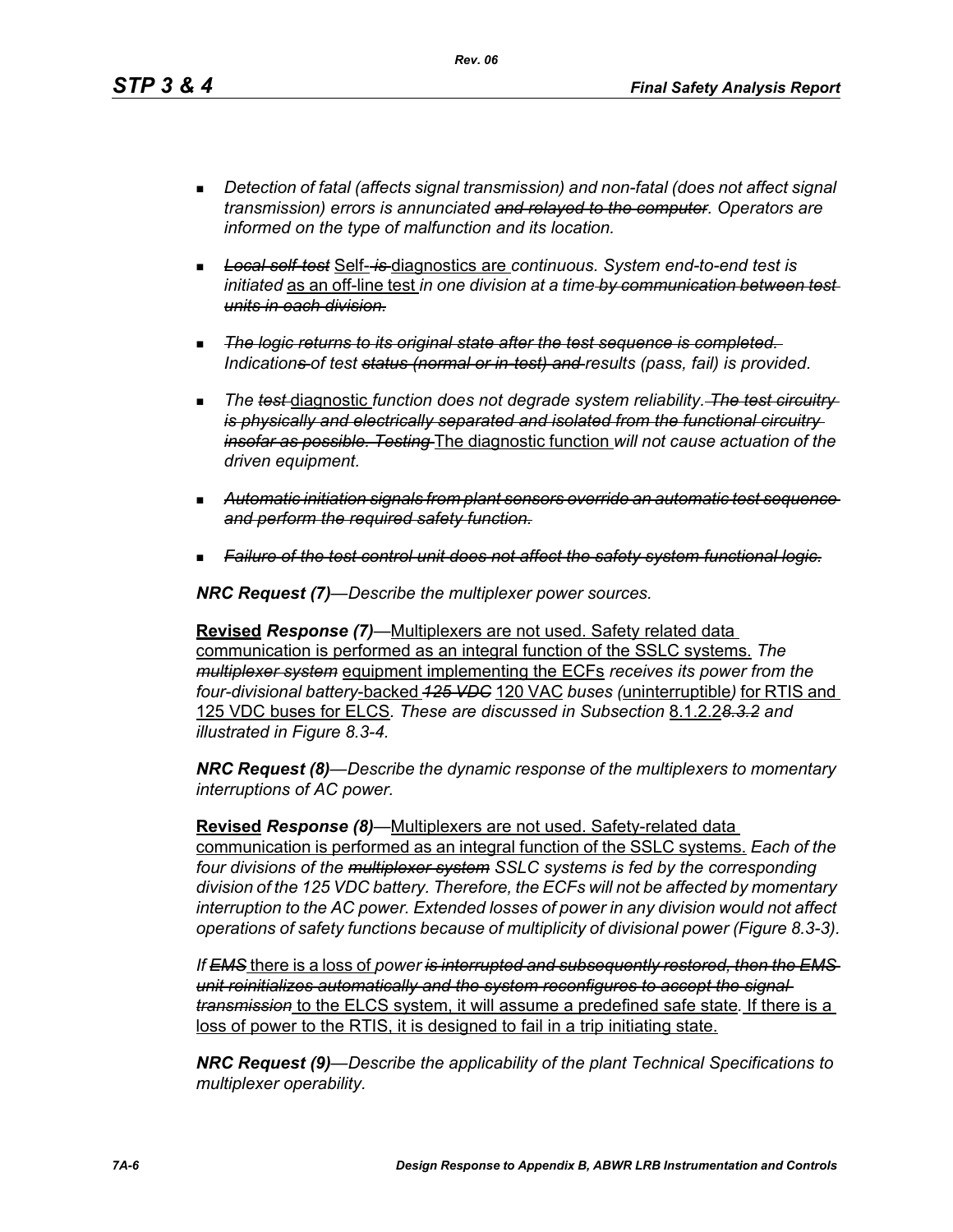**Revised** *Response (9)—*Multiplexers are not used. Safety-related data communication is performed as an integral function of the SSLC systems. *The applicability of the plant Technical Specifications to the four-division multiplexer* SSLC systems *operability will be a section in the specifications that will include limiting condition for operation, and surveillance requirements.*

*The limiting condition is expected to be similar to that for a loss of a divisional electrical power supply.*

*NRC Request (10)—Describe the hardware architecture of all multiplexer units.* 

**Revised** *Response (10)—*Multiplexers are not used. Safety-related data communication is performed as an integral function of the SSLC systems. *The multiplexer units are of two types:*

- *(1) Remote Multiplexing Units (RMU)*
- *(2) Control Room Multiplexing Units (CMU)*

*System Configuration*

For the RTIS, input and output signals are directly connected to the RTIS equipment for each protective division.

*In each* ELCS *protection division, RMUs* remote DLCs (RDLCs) *are located in local plant areas to acquire sensor data and transmit it to the control room for processing. The RMUs RDLCs also receive processed signals from the control room for command of safety system actuators. CMUs are located in the control room to transmit and receive data for the logic processing units of the safety protection system (RPS and ESF). Response time constraints may dictate RPS outputs be hardwired (not multiplexed) to the load drivers.*

*All* RDLC *interconnections are fiber optic data links. Within each division, the system uses redundant links (either in a hot standby configuration or a bi-directional, reconfigurable arrangement) for greater reliability.*

*The safety-related multiplexing systems* equipment implementing the ECFs *in each division are separated and independent.*

## ELCS *Hardware Configuration*

- *(1) RMU* RDLC
	- *(a) Microprocessor-based, bus-oriented architecture with control program in ROM (i.e., firmware)*programmable controller with control program stored in non-volatile memory*.*
	- *(b) Modular design: Plug-in modules or circuit boards with distinct functions on separate modules (CPU, memory, I/O). Redundant low voltage power supplies are used for greater reliability.*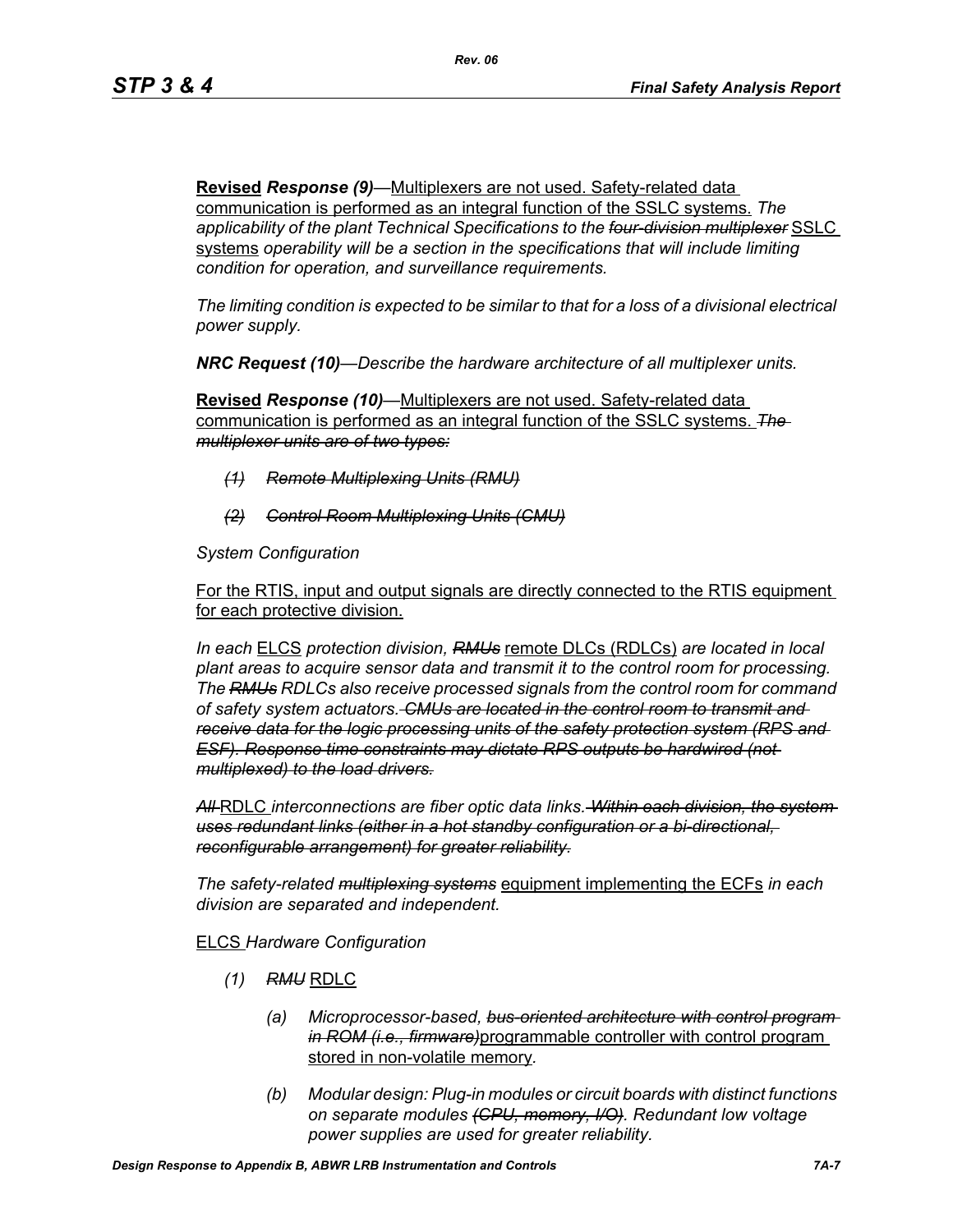- *(c) Input modules acquire safety-related analog and digital data from process transmitters and equipment status contact closures, respectively. Analog input modules perform signal conditioning and A/D conversion. Digital input modules perform signal conditioning (filtering, voltage level conversion).*
- *(d) Output modules transmit processed control signals to equipment actuator circuits (output signals may be contact closures or voltage levels to drive relays or solid-state load drivers).*
- *(e) Communications interface modules format and transmit input signals as serial multiplexed words via fiber optic data links from local areas to the control room multiplexing units. These modules also receive processed signals from the control room and demultiplex and prepare output signals for interfacing to actuators.* Section 7.9S explains the methods used to communicate data between all DLCs.
- *(f) CPU and memory* Controller *modules coordinate I/O and communication functions and perform peripheral tasks such as self-test and calibration.*
- *(g) Front panel interface (isolated from safety-critical signal path) permits* A maintenance and test panel (MTP) is provided for each ELCS protective division. The MTP provides the interfaces for *technician access to calibration and diagnostic functions.*
- *(2) CMU*
	- *(a) Same as RMU.*
	- *(b) Same as RMU.*
	- *(c) Input modules: None.*
	- *(d) Output modules: None.*
	- *(e) Communications interface modules acquire serial data from control room logic processing units. The data is formatted and inserted via a fiber optic interface into the multiplexed data stream out to the RMUs. The modules also receive multiplexed serial data from the RMUs, demultiplex the data, and transmit it to the control room logic processing units via an optical serial link.*
	- *(f) Same as RMU.*
	- *(g) Same as RMU.*

*[The development of the essential multiplexing* **SSLC systems shall assure that the ECFs are implemented** *as a* **using a** *deterministic, dual redundant, fiber optic*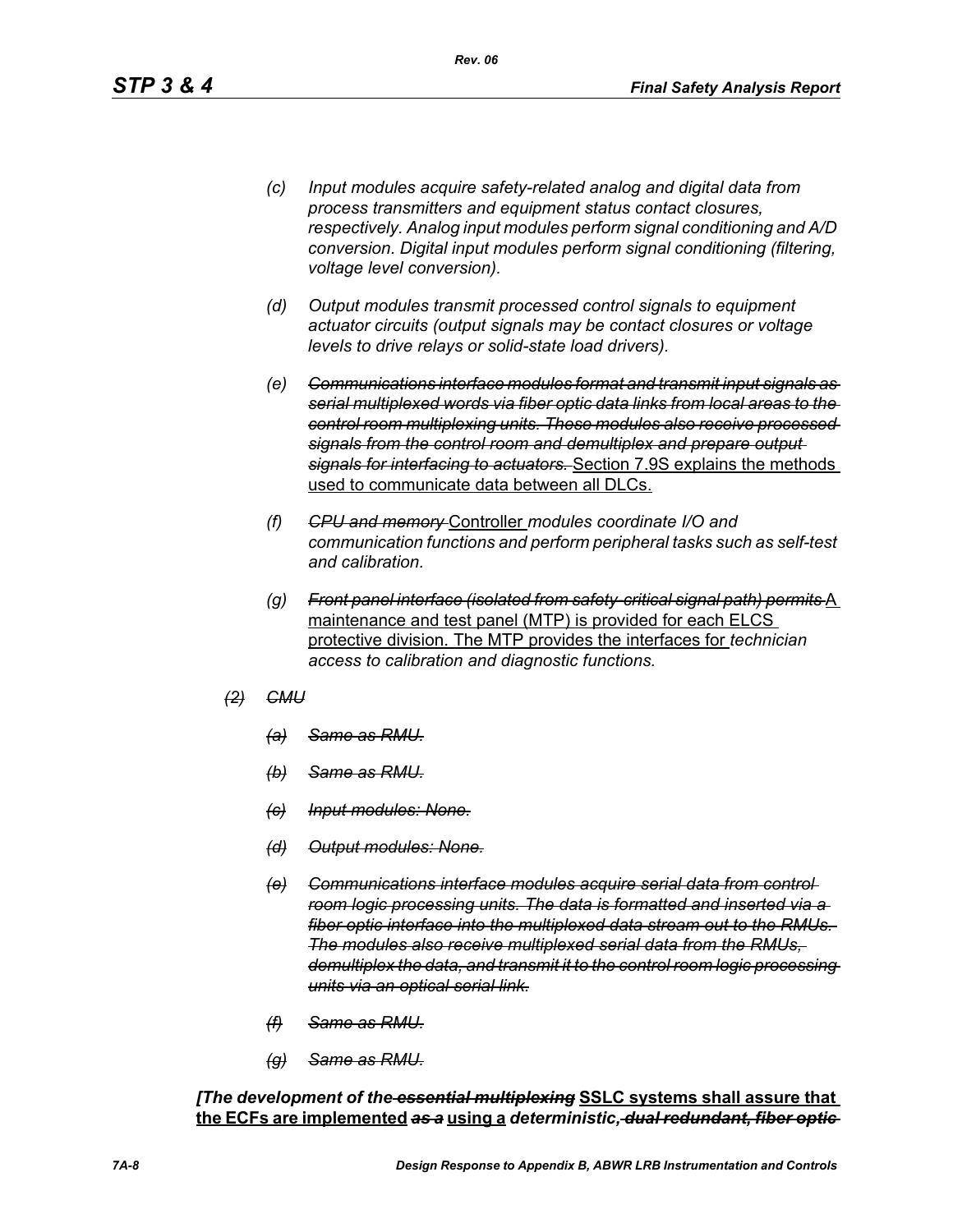### *ring structure* **design.** *shall follow the Fiber Distributed Data Interface (FDDI) protocol as described in the following American National Standards Institute (ANSI) reference documents:*

- *(a) ANSI X3.166, "Fiber Distribution Data Interface (FDDI) Physical Layer Medium Dependent (PMD)."*
- *(b) ANSI X3.148,"Fiber Distributed Data Interface (FDDI) Token Ring Physical Layer Protocol (PHY)."*
- *(c) ANSI X3.139, "Fiber Distributed Data Interface (FDDI) Token Ring Media Access Control (MAC)."*
- *(d) ANSI X3T9.5/84-49, "FDDI Station Management (SMT)," Preliminary Draft.*

*For portions of the safety systems where the data throughput requirement is less than 5M bit/s, IEEE- 802.5, Token Ring Access Method and Physical Layer Specifications, may be implemented as an alternative, using either coaxial, twisted-pair or fiber optic cable as the transmission medium. Both networks conform to ISO 7498, Open Systems Interconnection-Basic Reference Model, as the Data Link Layer and Physical Layer. For the Data Link Layer, IEEE-802.2, Standard for Local Area Networks: Logical Link Control, shall be used with either network to define the protocols necessary to move data to the higher levels of the ISO model.*

*Communications protocols used for data transmission in other parts of the safety system and for transferring data to the non-safety systems shall also conform to ISO 7498.* Section 7.9S provides information on the design of the data communication functions.

*NRC Request (11)—Describe the "firmware" architecture.*

*Revised Response (11)—The "firmware" (software contained in ROM*non-volatile memory*) architecture depends upon knowledge of a specific hardware/software combination for the multiplexer units* I/O devices*. Since Tier 2 is to be independent of specific vendor's hardware and is, instead, based upon system level requirements, the exact configuration of software for the multiplexer units* I/O devices *is not specified. However, software development will follow a process consistent with the safety-related nature of the multiplexing system* ELCS, including their ECFs*.* RTIS is not within the scope of this response because input and output signals are directly connected to the RTIS equipment for each protective division.

*The software must also support the following characteristics of the multiplexing system* ELCS*:*

*(1) The multiplexing system is a* ELCS ECFs are implemented as *real-time control application*s *configured as a* point to point, unidirectional*, fiber optic local area network* data links*.*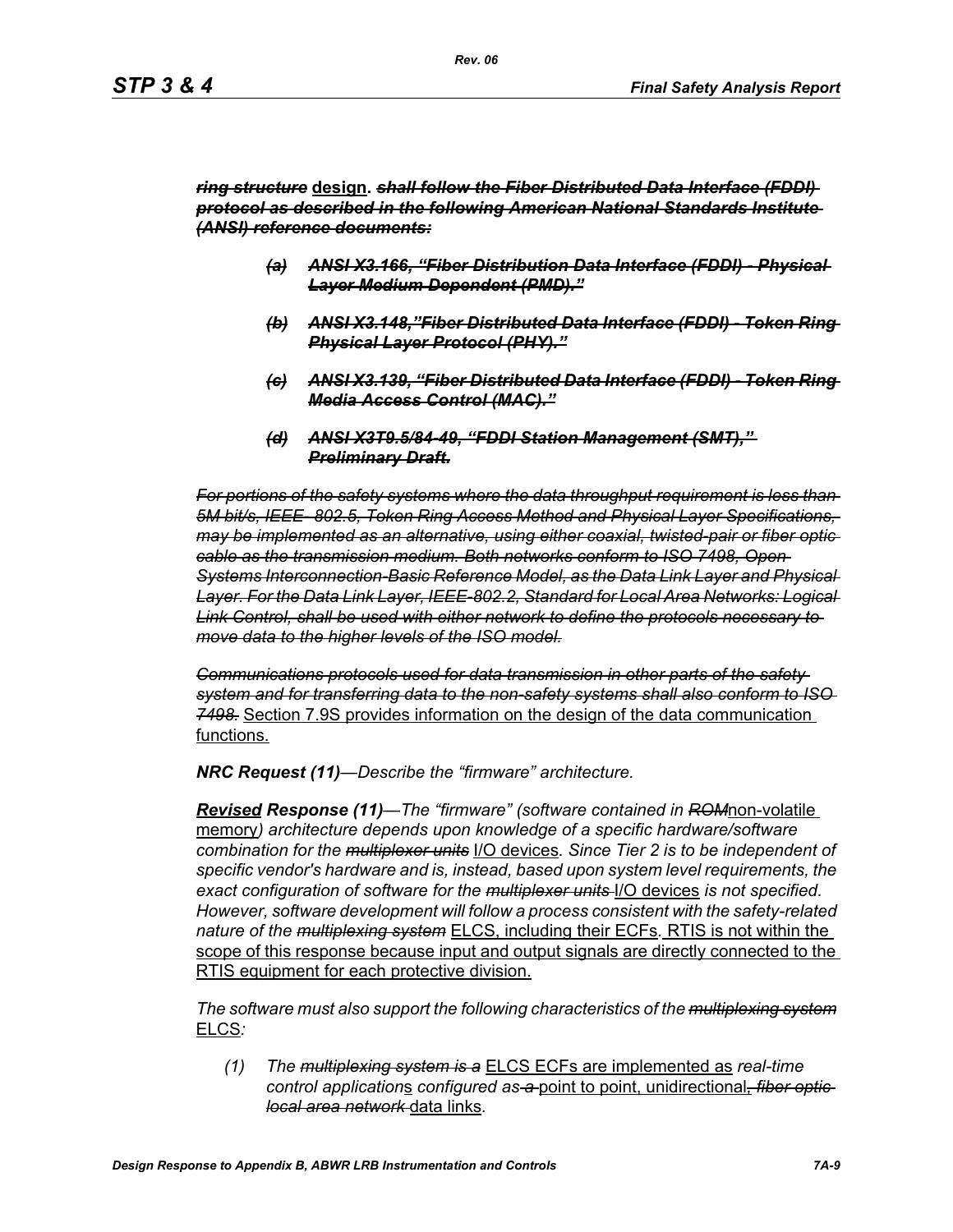- *(2) Because time response for some functions is critical to safety, system timing must be deterministic and not event-driven. A typical industry standard communications protocol that is likely to be used is FDDI (Fiber Distributed Data Interface), a token- passing, counterrotating ring structure with data rates to 100M bit/s. Hardware communications interfaces to this protocol are available, thus reducing the need for special software development.*
- *(3) The safety-critical system functions are analog and digital data acquisition, signal formatting, signal transmission, demultiplexing, and control signal outputs to actuators. Peripheral functions are self-test*diagnostic *features, periodic testing and system calibration (e.g., adjustment of A/D converters).*
- *(4) During system initialization or shutdown and after loss of power, control outputs to actuators must fail to a safe state (fail safe or fail-as-is, as appropriate for the affected safety system). System restart shall not cause inadvertent trip or initiation of safety- related equipment (i.e., system output shall depend only on sensed plant inputs).*
- *(5) The system must be fault-tolerant to support the single-failure criterion. Multidivision duplication of the system will provide this feature; however, within each division, the system will also be redundant for high availability. Thus, the software must perform failure detection and automatic switchover or reconfiguration in case of failure of one multiplexer channel .*

*High quality software is the most critical aspect of microprocessor-based designs for safety systems. The software must be of easily proven reliability so as not to degrade the reliability and availability of the overall system. When installed as "firmware", the software should become, in effect, another high quality hardware component of the control equipment, especially, since the program in ROM is protected from being changed by external sources.*

*Software development will, in general, follow Regulatory Guide 1.152, which endorses ANSI/IEEE ANS-7-4.3.2. These documents emphasize an orderly, structured, development approach and the use of independent verification and validation to provide traceable confirmation of the design. Validation must verify a predictable and safe response to abnormal as well as normal test cases. A software-based design must also support the testability, calibration and bypass requirements of IEEE-279*603*.*

*To meet the above requirements, the software will be developed as a structured set of simple modules. Each module will perform a prescribed task that can be independently verified and tested. Modules shall have one entry and one exit point. The software requirements specification and design specification will define structures of external files used and interfaces with other programs. In place of a formal operating system, an "executive" control program or real-time kernel will monitor, schedule, and coordinate the linking and execution of the modules. The integration of the modules*  into the control program will be another activity to be independently verified and *validated.*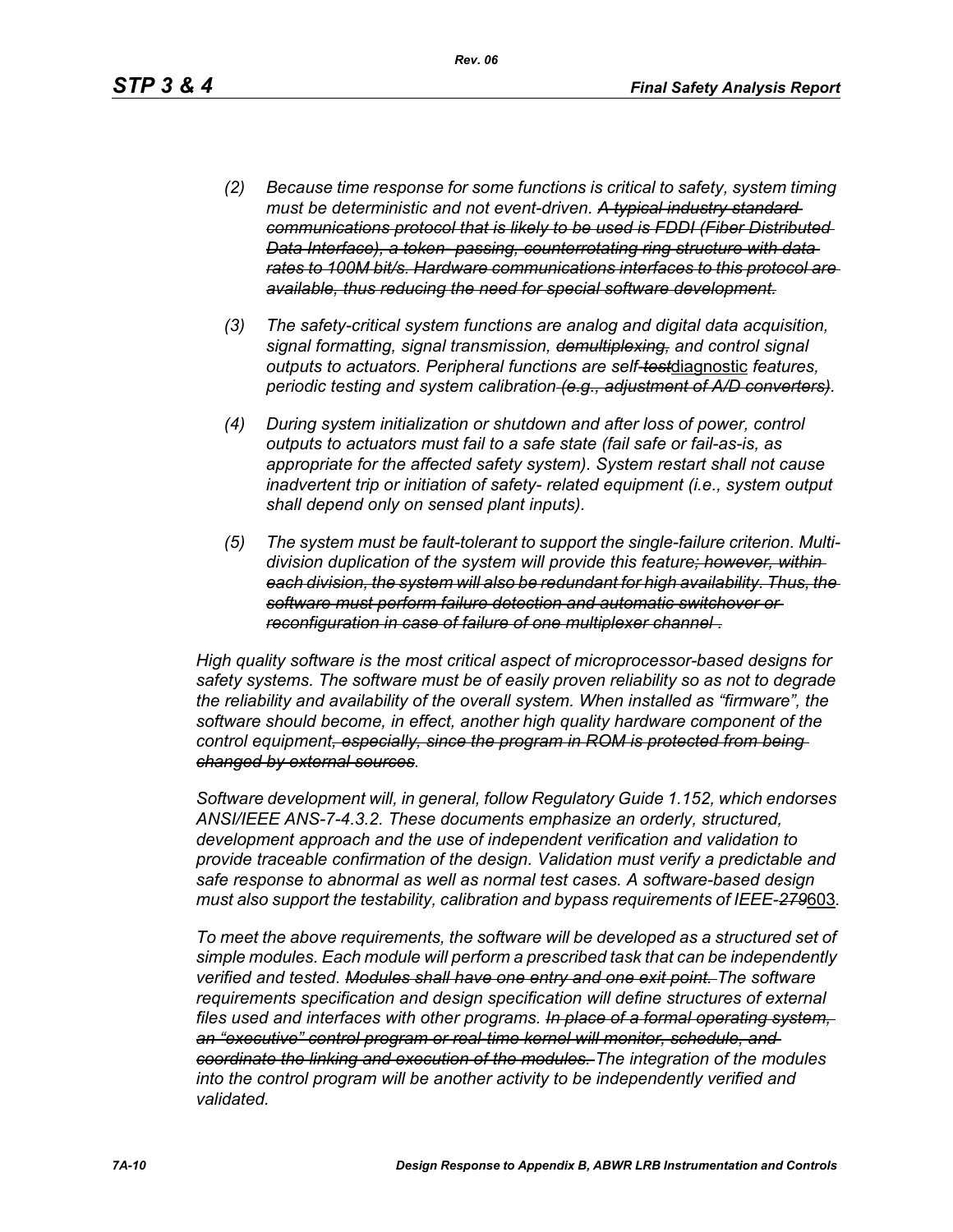*The overall program structure will be a hierarchy of tasks. Separate modules will be created for safety- critical tasks, calibration functions, and self-test functions, with selftest running in the background at the lowest priority. Highest priority functions will always run to completion. The use of interrupts will be minimized to prevent interference with scheduled tasks.* 

*On detection of* communication *faults, retry or rollback to the last known correct state will be permitted within system time constraints. If the fault is permanent and potentially unsafe, the system* module *shall recover (or fail) to a safe* predefined *state and the operator shall be alerted. The redundant multiplexing channels shall be repairable online if one channel fails.All processor memory not used for or by the operational program shall be initialized to a pattern that will cause the system to revert to a safe state if executed.* System level diagnostics verify memory is not changed after initial loading.

*The software shall permit online calibration and testing with the outputs to the safety systems bypassed* consistent with the requirements of the Technical Specifications*.* 

*The software design shall prevent unauthorized access or modification.* 

*Software development to achieve program operation as described above and to document and verify this operation shall conform to the following standards:*

- *(1) [IEEE-828, "IEEE Standard for Software Configuration Management Plans"*
- *(2) IEEE-829, "IEEE Standard for Software Test Documentation"*
- *(3) IEEE-830, "IEEE Standard for Software Requirements Specifications"*
- *(4) IEEE-1012, "IEEE Standard for Software Verification and Validation Plans"*
- *(5) IEEE-1042, IEEE Guide to Software Configuration Management]* **\***

*NRC Request (12)—Provide an explicit discussion of how the systems conform to the provisions of IEEE-279, Section 4.17.* 

*Response (12)—*Also reference IEEE-603 Sections 5.1, 6.2, and 7.2. *The multiplexing system* ECFs *for safety systems only acquire* support the acquisition of *data from plant sensors (pressure, level, flow, etc.) and equipment status contact closures (open, close, start, stop, etc.) that provide automatic trip or initiation functions for RPS and ESF equipment.* 

*Manual initiation inputs for protective action*s such as reactor scram, *are implemented by direct, hardwired or optical connections to the safety system logic*. Manual initiation inputs for other protective actions *(e.g., ECCS, containment isolation*, except for MSIV

*<sup>\*</sup> See Sections 7A.1(2) and 7A.1(1).*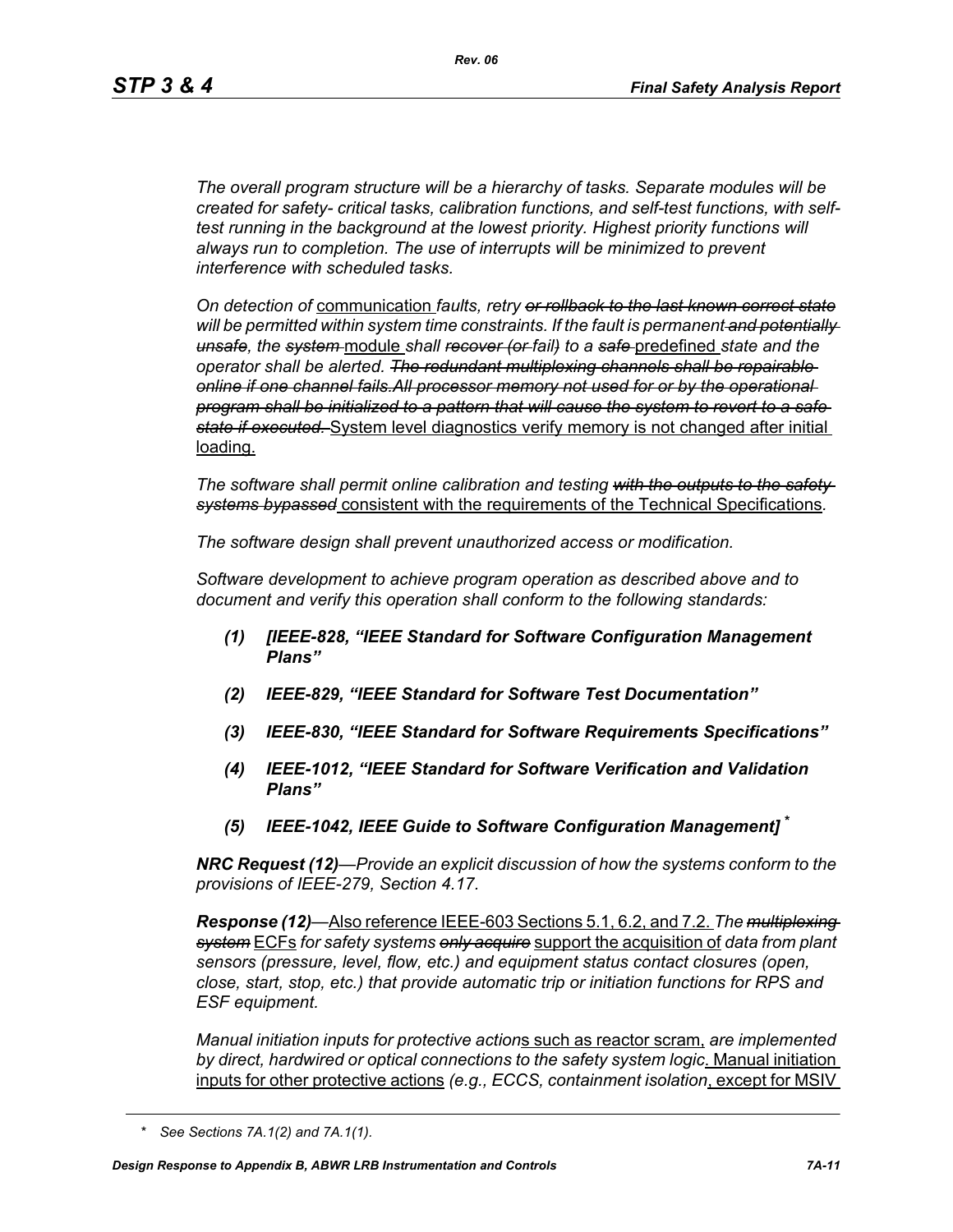isolation) depend on the ECFs for communication to the safety system logic*. Initiation outputs for ECCS and isolation functions (except MSIV) are multiplexed* communicated *to the actuators* using the ECFs*. Manual scram (reactor trip) is provided by breaking the power source to the scram pilot valve solenoids external to the multiplexing system* equipment implementing the ECFs *and safety system logic. Manual reactor trip and manual MSIV closure in each division are available even with multiplexing system failure* of the ECFs*, since these outputs are not multiplexed* communicated *to the actuators* via the ECFs*.* 

*However, because the multiplexing system design is fault tolerant (replicated in four divisions and redundant within each division) [see the responses to Requests (4), (10), and (11)], a single failure will not degrade data communications in any division.* 

*Therefore, the requirements of IEEE-279, Section 4.17* (IEEE-603 Section 5.1)*, are satisfied, since a single failure will not prevent initiation of protective action by manual or automatic means.* 

*The last sentence of Section 4.17 states that "manual initiation should depend upon*  the operation of a minimum of equipment". The first paragraph has shown that manual initiation of *reactor trip and MSIV initiation* isolation *do not depend at all on the multiplexing system* ECFs. mManual initiation of *ECCS initiation and isolation initiation other than MSIV do not depend on multiplexing* ECFs *for sending inputs to the logic*, but can tolerate the single failure of one division of ECFs*. and* They *depend on the operation of only one channel of multiplexing* ECFs *in each division to send outputs to actuators.* 

*NRC Request (13)—Provide an explicit discussion of how the systems conform to IEEE 279, Paragraph 4.7.2, as supplemented by Regulatory Guide 1.75 and IEEE 384.*

*Response (13)—The safety-related multiplexing system* ECFs*, which is* are *part of the protection system, has* have *no direct interaction with the control systems. Sensor and equipment status data are multiplexed* communicated *only to protection system logic. However, two signals are sent from the protection system logic to the Recirculation Flow Control System: Reactor Water Level 2 Trip and Recirculation Pump Trip* nonsafety systems*. The signals are transmitted via fiber optic data links, which are not part of the multiplexing system. An isolating buffer (gateway) transfers these signals to the non-safety-related network of the control systems.* or through qualified isolation devices.

*Fiber optic transmission lines are not subject to credible electrical faults such as shortcircuit loading, hot shorts, grounds or application of high AC or DC voltages. Adjacent cables are not subject to induced fault currents or to being shorted together. The effects of cable damage are restricted to signal loss or data corruption at the receiving equipment. Cables and control equipment of different systems or assigned to different divisions are kept separated only to prevent simultaneous physical damage.* 

*Thus, the multiplexing system* SSLC systems ECFs design *conforms to IEEE-279, paragraph 4.7.2* (IEEE-603 paragraph 5.6.3.1(2))*, in that no credible failure at the*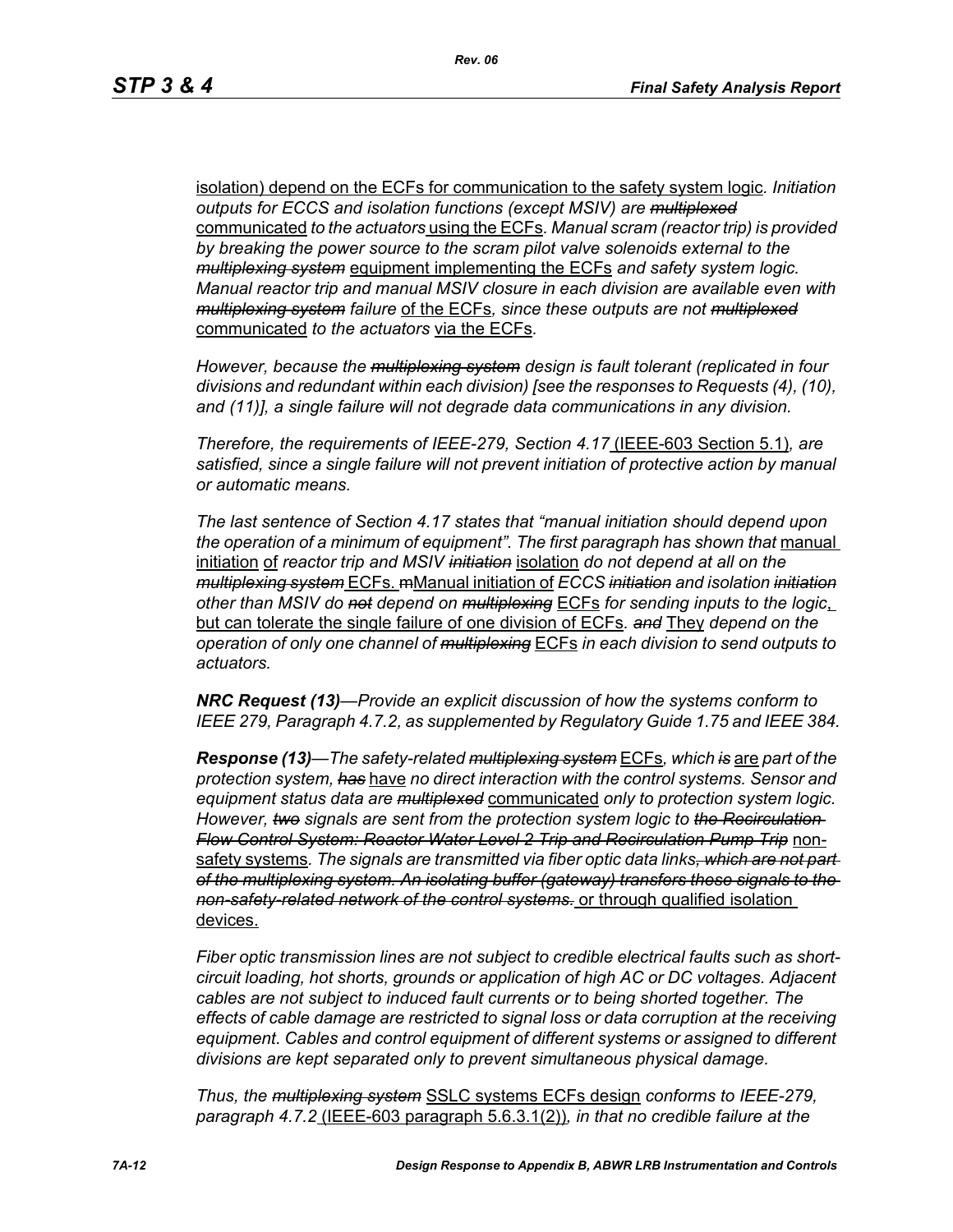*output of an isolation device can "prevent the protection system channel from meeting minimum performance requirements specified in the design bases."*

*To meet the requirements of IEEE-384 and Regulatory Guide 1.75, the protective covering of the fiber optic cables are flame retardant. The cables are passed through physical, safety class barriers, where necessary, for separation of Class 1E circuits and equipment from other Class 1E equipment or from non-Class 1E equipment. The fiber optic multiplexing network is* data communication paths are *independent in each protection division and does not transmit or receive data between divisions.* Limited data communication does occur between divisions, for example, to provide signals needed for 2-out-of-4 voting logic. However, dedicated fiber optic cables are used for this purpose, thereby providing electrical isolation and preserving divisional independence. *However, the multiplexing equipment* implementing the ECFs *is*  otherwise *kept physically separate to minimize the effects of design basis events.* 

*NRC Request (14)—Provide confirmation that system level failures of any multiplexer system detected by automated diagnostic techniques are indicated to the operators consistent with Regulatory Guide 1.47. (i.e., bypass and inoperable status indication).*

**Revised** *Response (14)—*Multiplexers are not used, and there is no multiplexer system. Safety-related data communication is performed as an integral function of the SSLC systems. *Each safety-related multiplexing system* SSLC system *contains online self-diagnostics implemented in software and hardware that will continuously monitor system performance*, including its associated ECFs*. Within each control station*As an example, for each ELCS controller*, the following typical parameters are monitored: (1) status of the CPU, (2) parity checks*Cyclic Redundancy Checks (CRC)*, (3) data plausibility checks*communication keep-alive signal*, (4) watchdog timer status, (5) voltage levels in control unit circuitry*power supply status*, (6) memory (RAM and ROM) checks, and (7) data range and bounds checks. Hardware is provided prior to transmission and following reception to detect transmission errors at the Remote Multiplexing Units and the Control Room Multiplexing Units. Self-test*diagnostics *will indicate faults to the module board replacement level.* 

*Each multiplexing system has* The RDLC ECFs are implemented with *dual*  communication *channels for fault tolerance and is provided with automatic reconfiguration and restart capability. A detected fault is automatically annunciated to the operator at both the system and individual control station level. If one transmission loop is completely out of service, that will also be annunciated. Total shutdown of a*n *multiplexing system* RDLC ECF *is indicated by a separate alarm; however, individual control stations are repairable online without taking the entire system down.* 

*The above actions indicate conformance to Regulation Guide 1.47, Section C.1 (Automatic system level indication of bypass or deliberately induced inoperability).* 

*After repair, the system automatically re-initializes to normal status when power is restored to any unit and automatically resets any alarms. Power loss to any control station is separately monitored and annunciated to aid in troubleshooting and to alert the operator when power is deliberately removed from a unit when being serviced.*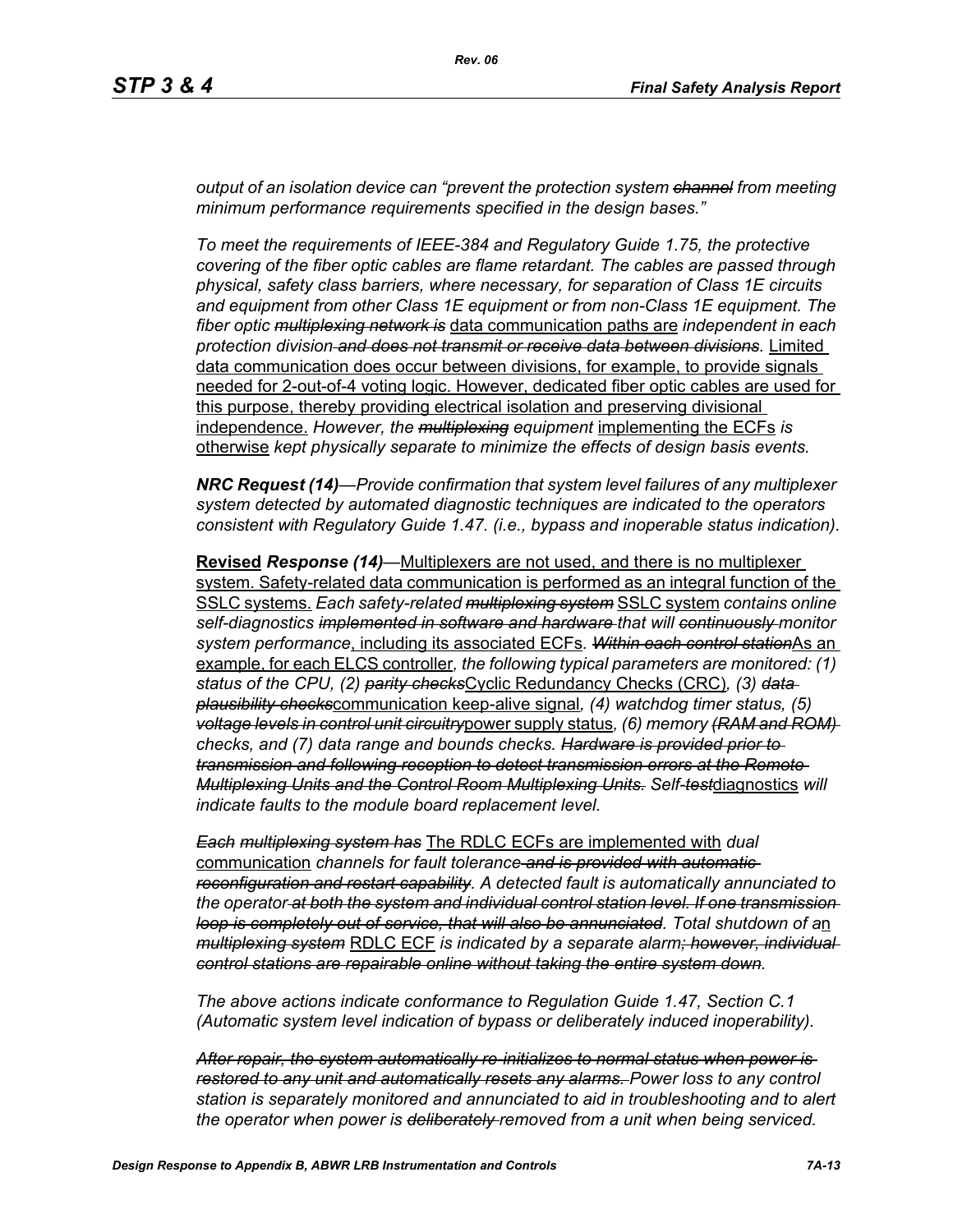*Power loss will cause the fault or out-of-service alarms described previously to activate. This indicates conformance to Regulation Guide 1.47, Section C.2 [Automatic activation of indicating system of C.1 when auxiliary or supporting system (in this case, power source) is bypassed or deliberately rendered inoperable].* 

*Bypassed or inoperable status of any one multiplexing system* division of ECFs *can not render inoperable any redundant portion of the protection system. Each multiplexing system* division of ECFs *is independent in each division* of ECFs in the other divisions*. Inoperable status in one division will cause the appropriate safe-state trips in that division, but the other divisions will continue to operate normally. Faults in another division simultaneously will indicate according to the previous discussion. The resulting safe-state trips will result in the required protective action. Thus, the requirements of Regulation Guide 1.47, Section C.3, are satisfied.* 

*During periodic surveillance, the system-level out-of-service indicators can be tested manually. This satisfies the requirement of Regulation Guide 1.47, Section C.4.* 

*NRC Request (15)—Provide an explicit discussion of the susceptibility of the multiplexer systems to electromagnetic interference.*

**Revised** *Response (15)—*Multiplexers are not used, and there is no multiplexer system. Safety-related data communication is performed as an integral function of the SSLC systems. *Each*The *control station of the multiplexer system either in the control room or in local areas is electrically powered and contains solid-state logic and, therefore, is potentially susceptible to the effects of EMI. However, the effects on the overall network are reduced because of the dual, fiber optic, data transmission network that is used between stations*ELCS equipment is contained in EMI resistant enclosures. Proper grounding and shielding practices are used. The lack of susceptibility of ELCS equipment is verified during qualification testing. Fiber optics are used to communicate with equipment external to the cabinet*. Fiber optics are not subject to induced electrical currents, eliminate ground loops, and also do not radiate electrical noise. Thus, the isolated and distributed nature of the system, which is also replicated in four divisions, tends to reduce EMI effects.* 

*Response (4) indicates several common techniques (shielding, grounding, etc.) used to minimize EMI in the electrical control circuitry. Proper physical placement, especially for the Remote Multiplexing Units* I/O devices*, is essential to eliminate interference from high current or high voltage switching devices.* 

*Data checking software* Self-diagnostics *at the RMUs* controllers *and in the control room at the Control Room Multiplexing Units monitors data transmission to ensure that*  faults do not propagate into the safety protection logic. Bad data transmission will *cause a system alarm and, possibly, a system shutdown if the fault does not clear within defined time constraints.*

*Response (4) also discusses various tests that the system will undergo to demonstrate immunity to EMI.*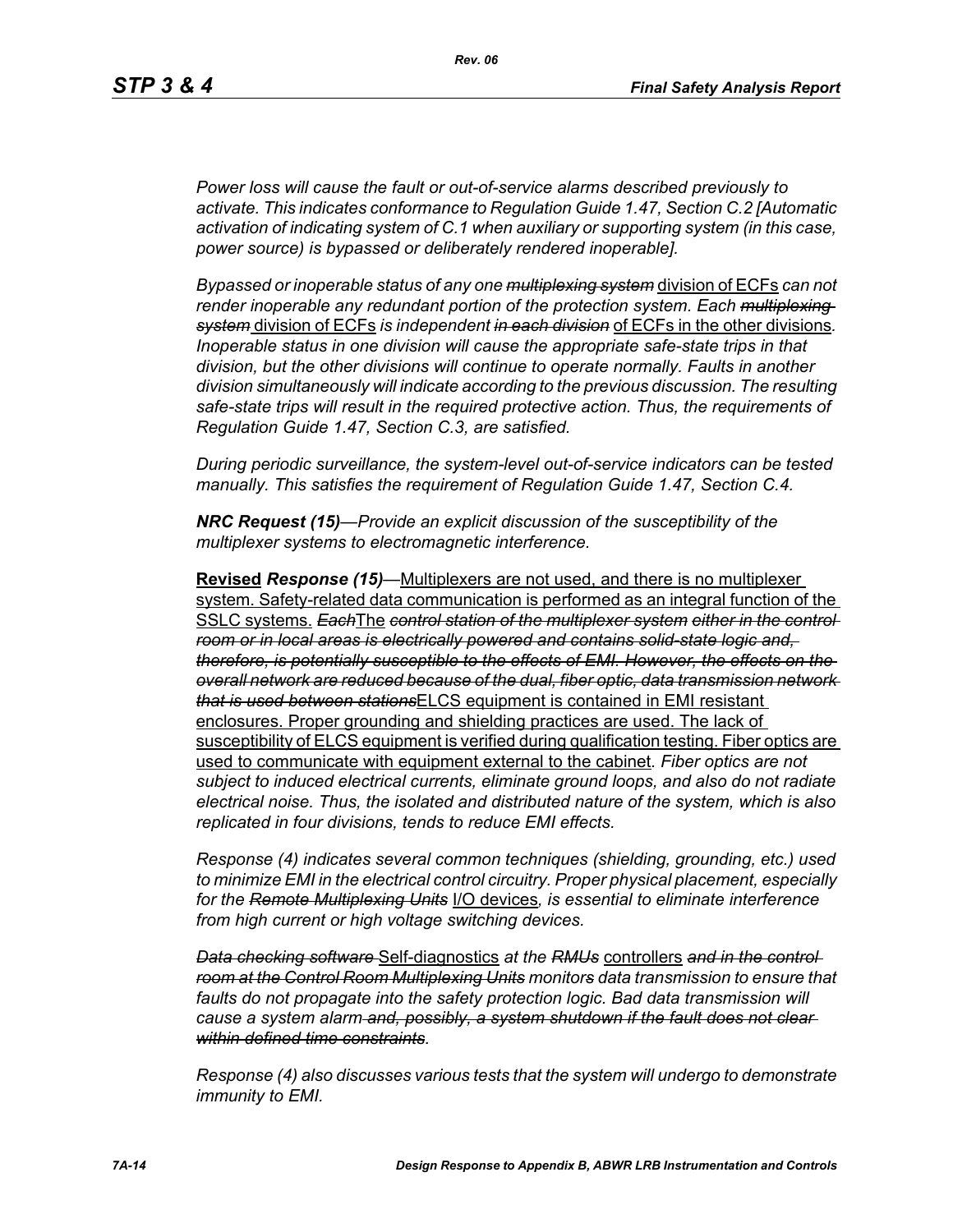# **7A.3 Electrical Isolators**

STD DEP T1 3.4-1

STP DEP 1.8-1

*NRC Request (1)—For each type of device used to accomplish electrical isolation, provide a description of the testing to be performed to demonstrate that the device is acceptable for its application(s). Describe the test configuration and how the maximum credible faults applied to the devices will be included in the test instructions.*

**Revised** *Response (1)—This response is limited to fiber optic data links, which are the only type of isolation device used for electrical isolation of logic level and analog signals between protection divisions and from protection divisions to non-safetyrelated equipment.* 

*Testing is of two types:*

- *(1) Optical characteristics*
- *(2) Signal transmission capability*

*Optical characteristics are checked by an optical power meter and a hand-held light source to determine the optical loss from one end of the fiber optic cable to the other. In an operational system, an optical time domain reflectometer measures and displays optical loss along any continuous optical fiber path. Any abrupt disruption in the optical path such as a splice or connector is seen as a blip on the display. This technique is especially useful for troubleshooting long runs of cable such as in the multiplexing system* those used to implement the DCFs*. Cable terminations are visually inspected under magnification to determine if cracks and flaws have appeared in the optical fiber surfaces within the connector.* 

*Transmission characteristics are tested by bit generation. This test method determines bit error rate by generating a random stream of bits at the transmitter and verifying them at the receiver to determine the reliability of the fiber optics. Data rate is set at the maximum throughput required by the system. Proper transfer of analog signals is determined by analog-to-digital conversion of test signals at the transmitting end, and monitoring of the digital-to-analog conversion at the receiving end for linearity over the full scale range. Frequency of the test signals is set at the maximum required by the system.* monitored in the system by the self diagnostics.

*Maximum credible electrical faults applied at the outputs of isolation devices do not apply to fiber optic systems. The maximum credible fault is cable breakage causing loss of signal transmission. Faults cannot cause propagation of electrical voltages and currents into other electrical circuitry at the transmitting or receiving ends. Conversely, electrical faults originating at the input to the fiber optic transmitter can only damage the local circuitry and cause loss or corruption of data transmission; damaging voltages and currents will not propagate to the receiving end.*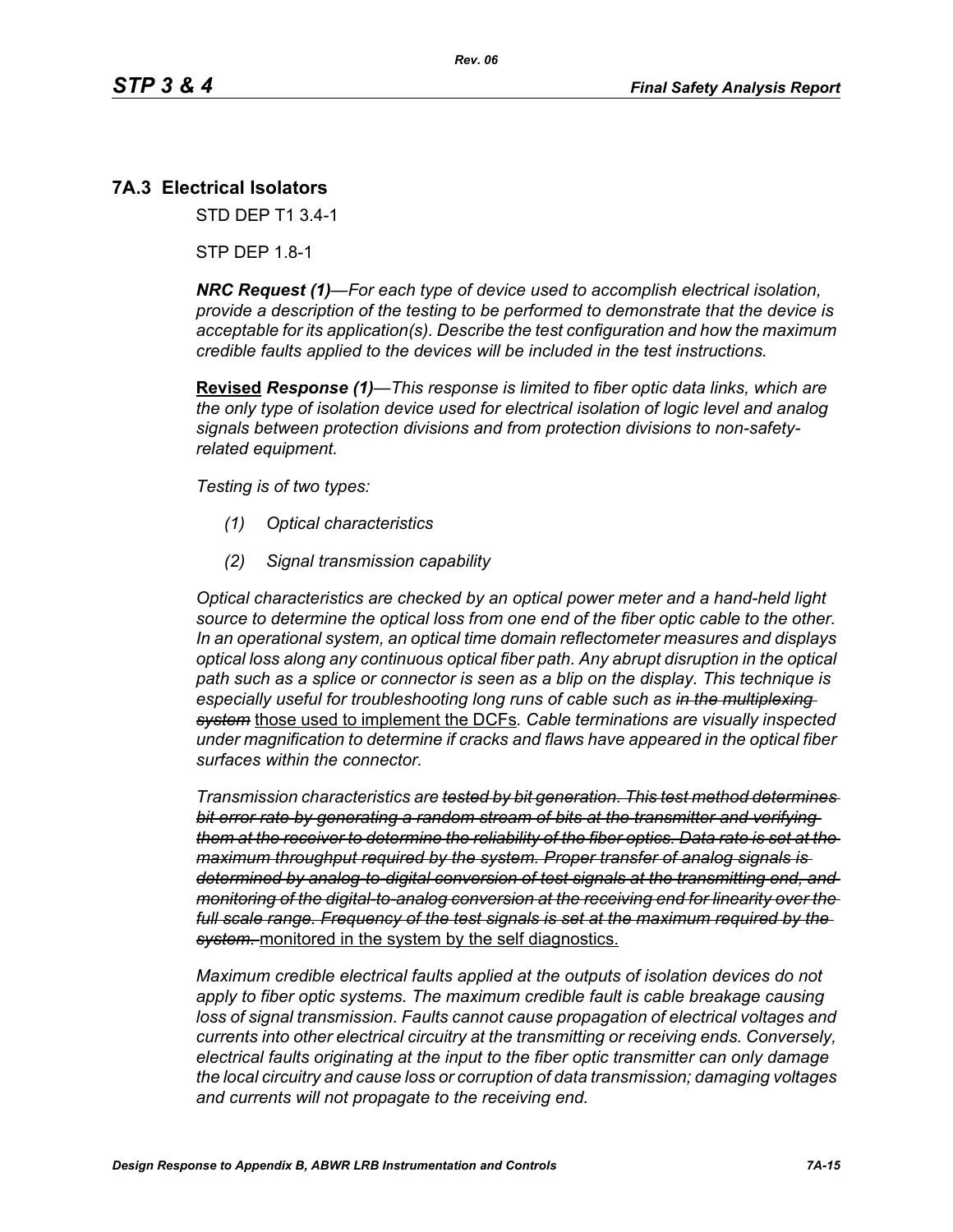*NRC Request (5)—Provide a commitment that the isolation devices will comply with all environmental qualification and seismic qualification requirements.*

**Revised** *Response (5)—Fiber optic isolation devices are expected to have less difficulty than previous isolation devices in complying with all qualification requirements due to their small size, low mass, and simple electronic interfaces. The basic materials and components, except for the fiber optic cable itself, are the same as those used in existing, qualified isolation devices.* 

*A major advantage of fiber optics is that signals can be transmitted long distances and around curves through the isolating medium; thus, the physical, safety-class barrier required for separation of Class 1E devices may be provided by just the cable length if the protective covering and any fill materials of the cable are made properly flameretardant. For short distances, the fiber optic cable can be fed through a standard safety class structure.* 

*Details of the type of cable, transmitter, and receiver combinations that will provide optimum compliance with qualification requirements must await the guidance to be developed by the NRC staff/EG&G studies (see Section 4).* 

*NRC Request (6)–Describe the measures taken to protect the safety systems from electrical interference (i.e., electrostatic coupling, EMI, common mode, and crosstalk) that may be generated.*

**Revised** *Response (6)–Previous responses have described the specific measures that are employed to minimize electrical interference. Fiber optic isolating devices do not require metallic shielding and are immune from electrostatic coupling, EMI, common-mode effects, and crosstalk along their cable length; they also do not radiate electrical interference. The electrical circuitry used to transmit and receive the optical signals is susceptible to electrical interference in the same manner as other circuitry, but the isolating effects of the fiber optic cable will reduce propagation of interference. The local effects of EMI and other electrical noise are handled by standard filtering, shielding, and grounding techniques.*

*See Reponse (4) of Section 7A.2 for tests that will be performed to verify the effectiveness of EMI preventive measures for safety systems. Additional tests to determine the susceptibility of safety system control equipment to electrostatic discharges shall be established using the test procedures included in IEC Publication 801-2, Electromagnetic Compatibility for Industrial-Process Measurement and Control Equipment, Part 2: Electrostatic Discharge Requirements* 61000-4-2, Electromagnetic Compatibility (EMC) - Part 4-2: Testing and Measurement Techniques - Electrostatic Discharge Immunity Test*. The test procedures of Paragraph 8 of this document shall be performed up to and including Severity Level 4, as defined in the document* Part 4-2 will be used to qualify electrical and electronic equipment subjected to static electricity discharges*.*

*NRC Request (7)—Provide information to verify that the Class 1E isolation devices are powered from a Class 1E power source(s).*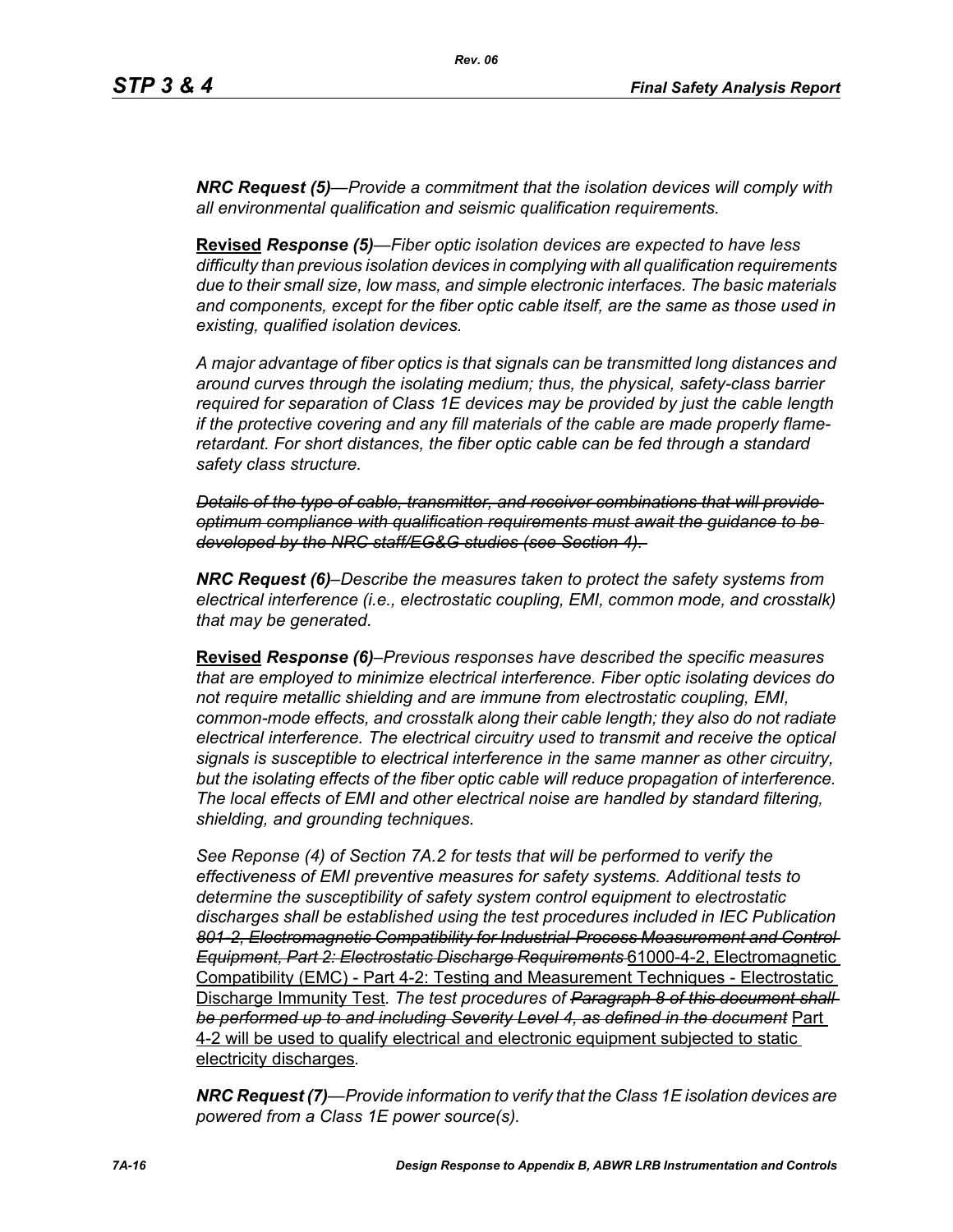**Revised** *Response (7)—When using fiber optic devices as Class 1E isolation devices, only the input side of the transmitting device and output side of the receiving device use electrical power. The low voltage power supplies for these devices use the same power source as the logic that drives the isolating device. For ABWR safety systems, this power is:*

- *(1) Divisional 120V Vital AC (UPS)-For Reactor Protection System (RPS) logic and Main Steam Isolation Valve (MSIV) logic.*
- *(2) 125V Plant DC Power Supply-For ECCS logic and Leak Detection and Isolation System (LDS) logic.*

Fiber optic cable is used for Class 1E isolation and does not use any electrical power to accomplish that function.*]* \*

## **7A.7 Revised Responses to Subsections 7A.5 & 7A.6; Computer Hardware and Software**

STD DEP T1 3.4-1

STD DEP 16.3-100

### *Items 7A.5(3) and 7A.6(2)*

*The ABWR design of the Reactor Protection System utilizes microprocessor*  configurable logic *technology for logic decisions based on analog input from various sensors. This philosophy is much the same as that of GESSAR II and the Clinton BWR, except in those designs, solid-state CMOS accepted digital signals from analog trip modules (ATM). In the ABWR design, the microprocessors perform the functions of both the CMOS and the ATM.*

*The important distinction is that the ABWR uses a modern form of a digital computer device (i.e., microprocessors) for the same reasons relays and solid-state devices were used in earlier designs (i.e., making simple logic decisions); not for making complex calculations for which protective action is dependent.*

### *Items 7A.5(4) and 7A.6(4)*

*The guidelines of NUREG-O493 have been used to perform analysis of several possible different configurations of the Safety System Logic and Control (SSLC) network. Analyses have been performed at the system design level to assure adequate defense-in-depth and/or diversity principles were incorporated at acceptable cost. It is recognized that such requirements are in addition to positions on safetyrelated protection systems (such as the single failure criterion) taken previously in other Regulatory Guides.*

*<sup>\*</sup> See Section 7.A.1(1).*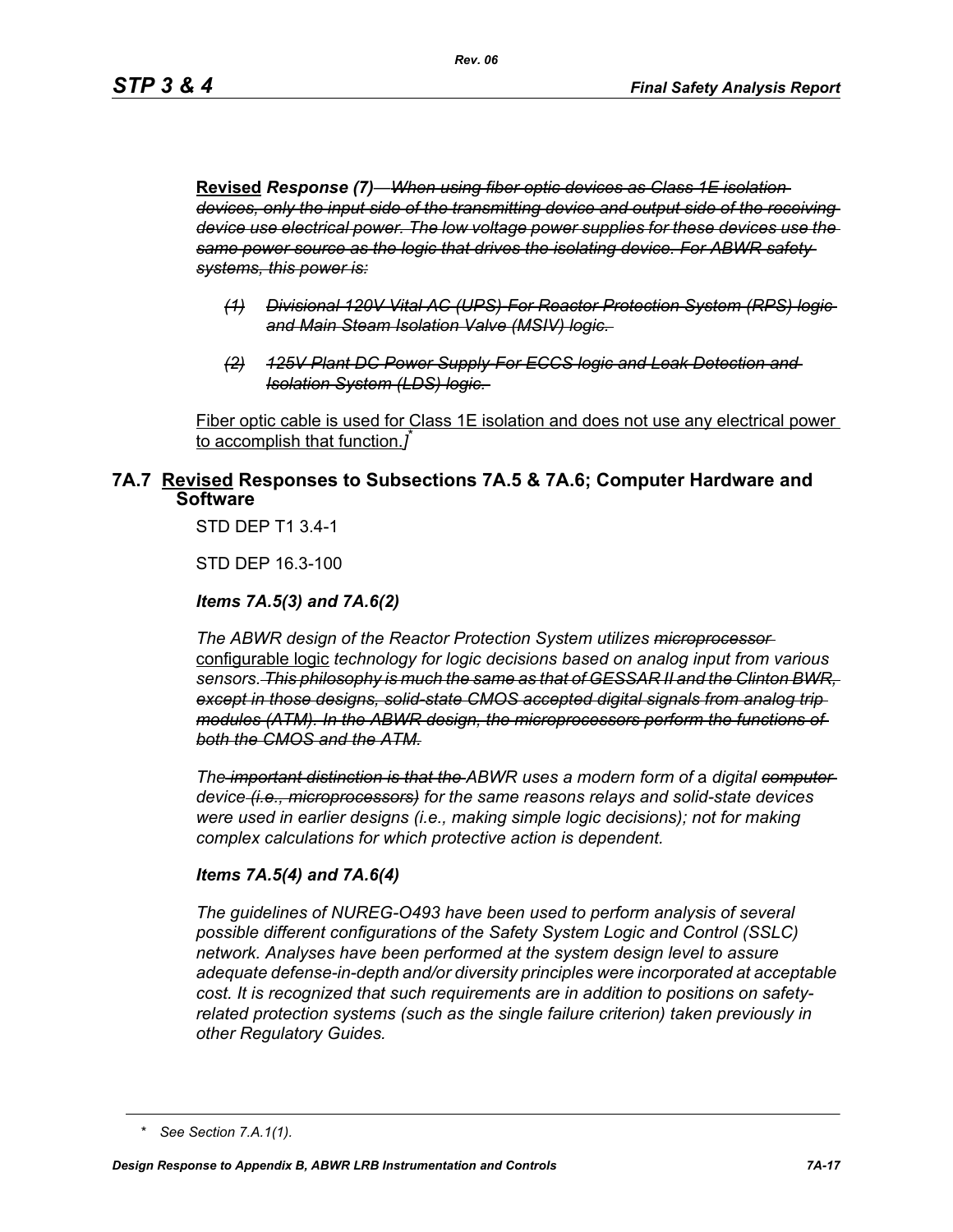*In order to reduce plant construction costs and simplify maintenance operation, the ABWR protection systems are designed with a* partially *"shared sensors" concept. The SSLC* RTIS *is the central processing mechanism and* that *produces logic decisions for both RPS and* MSIV isolation functions. The ELCS is the central processing mechanism that produces logic decisions for all *ESF safety system functions. Redundancy and "single failure" requirements are enhanced by a full four-division modular design using two-out-of-four voting logic on inputs derived from LOCA signals which consist of diverse parameters (i.e., reactor low level and high drywell pressure). Many additional signals are provided, in groups of four or more, to initiate RPS scram (Table 7.2-2).*

*With its inherent advantages, it is also recognized that such design integration (i.e., shared sensors) theoretically escalates the effects of potential common-mode failures (CMF). Therefore,* the architecture of the *SSLC System*s *architecture is designed to provide maximum separation of system functions by using separate digital trip modules* functions *(DTMs* DTFs*) and trip logic units*functions *(TLUs*TLFs*) for RPS/MSIV logic processing and for LDS/ECCS logic processing within each of the four essential power divisions. Thus, setpoint comparisons within individual DTMs* DTFs *are associated with logically separate initiation tasks.* 

*Sensor signals are sent to each DTM* DTF *on separate or redundant data links such that distribution of DTM* DTF *functions results in minimum interdependence between echelons of defense. For reactor level sensing, the RPS scram function utilizes narrowrange transmitters while the ECCS functions utilize the wide-range transmitters. The diverse high drywell signals are shared within the two-out- of-four voting logic. In addition, all automatic protective functions are backed up by manual controls. These concepts are illustrated in Figure 7A-1.*

#### *Items 6(1) and 6(3)*

*IEEE-603 has been reviewed, as has Regulatory Guide 1.153 which endorses IEEE-603.*

*The microprocessor hardware and software which make up the Safety System Logic and Control (SSLC)* systems *is designed to make logic decisions which automatically initiate safety actions based on input from instrument monitored parameters for several nuclear safety systems. As shown in Figure 7.1-2 of Section 7.1 and Figure 7A-1, the*  **SSLC is not a nuclear safety system of itself, but is a means by which the nuclear** *safety systems accomplish their functions. In that sense, the SSLC is a component that* systems *integrates the nuclear safety systems.*

*Most positions stated in IEEE-603 (as endorsed by RG 1.153) pertain to the nuclear safety systems, and are similar to those of IEEE-279, which are addressed for each system in the analysis sections of Chapter 7. Safety system design bases are described for all I&C systems in Section 7.1, beginning at Subsection 7.1.2.2. Setpoints and margin may be found in Chapter 16* The methods for calculating setpoints and margins are described in Chapter 16*.*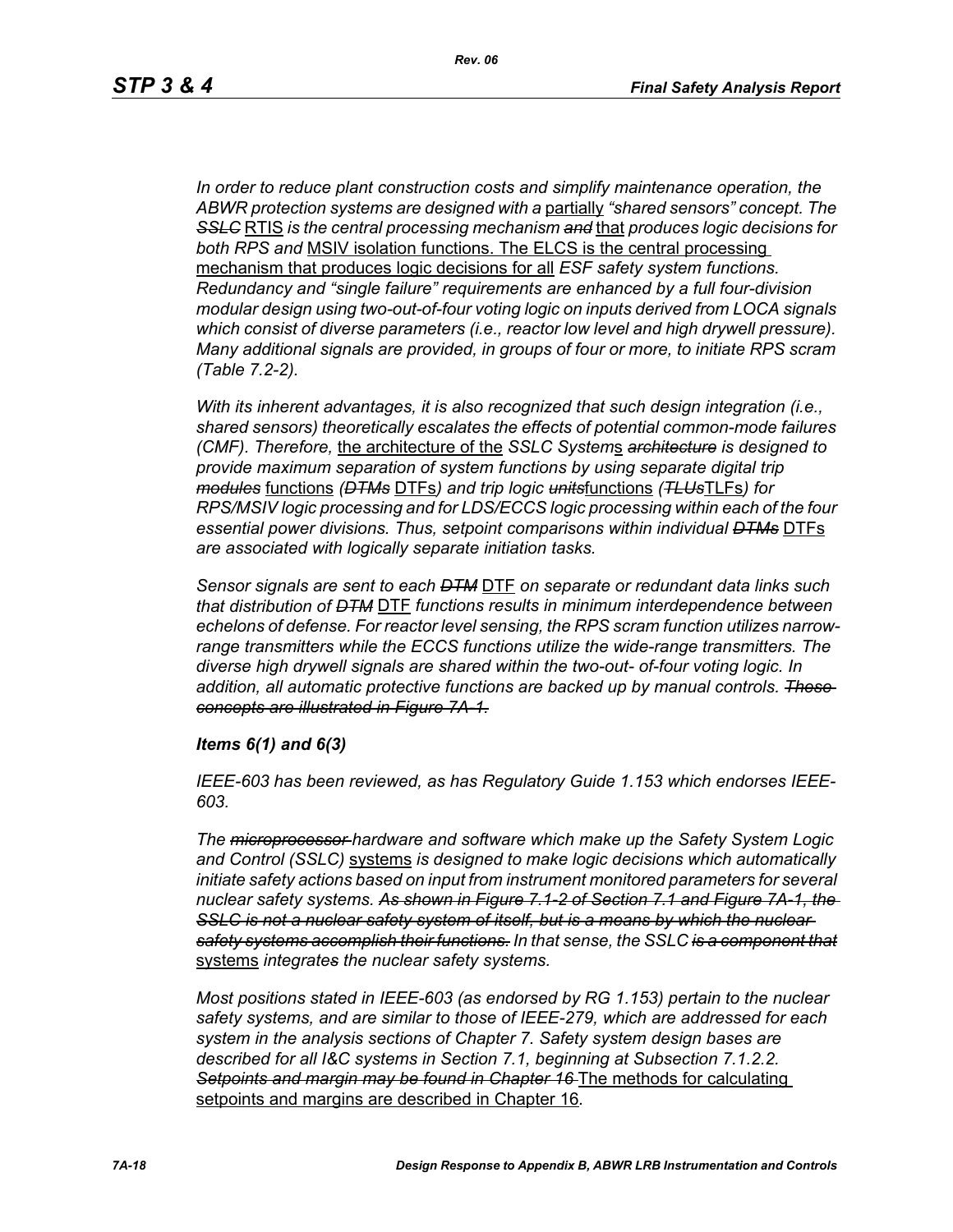*The safety system criteria in Section 5* and the functional and design requirements in Section 6 *of IEEE-603 are not compromised by the introduction of the SSLC. All positions regarding single-failure, completion of protective actions, etc., are designed into the protection systems. All SSLC components associated with the protection systems are Class 1E and are qualified to the same standards as the protection systems.*

*Independence of the four SSLC electrical divisions is retained by using fiber-optic cable for cross- divisional communication such as the two-out-of-four voting logic. Capability for test and calibration is greatly enhanced by the SSLC's self-test subsystem (STS) as described in Subsection 7.1.2.1.6.*

*In summary, the hardware and software functions of the microprocessors used in the SSLC comply with applicable portions of IEEE-603 and Regulatory Guide 1.153 (i.e., quality, qualification, testability, independence). The remaining portions, which apply to the nuclear safety systems, are not compromised by the SSLC design, but are in fact enhanced by self-test.]\**

<sup>\*</sup> See Section 7A.1(1).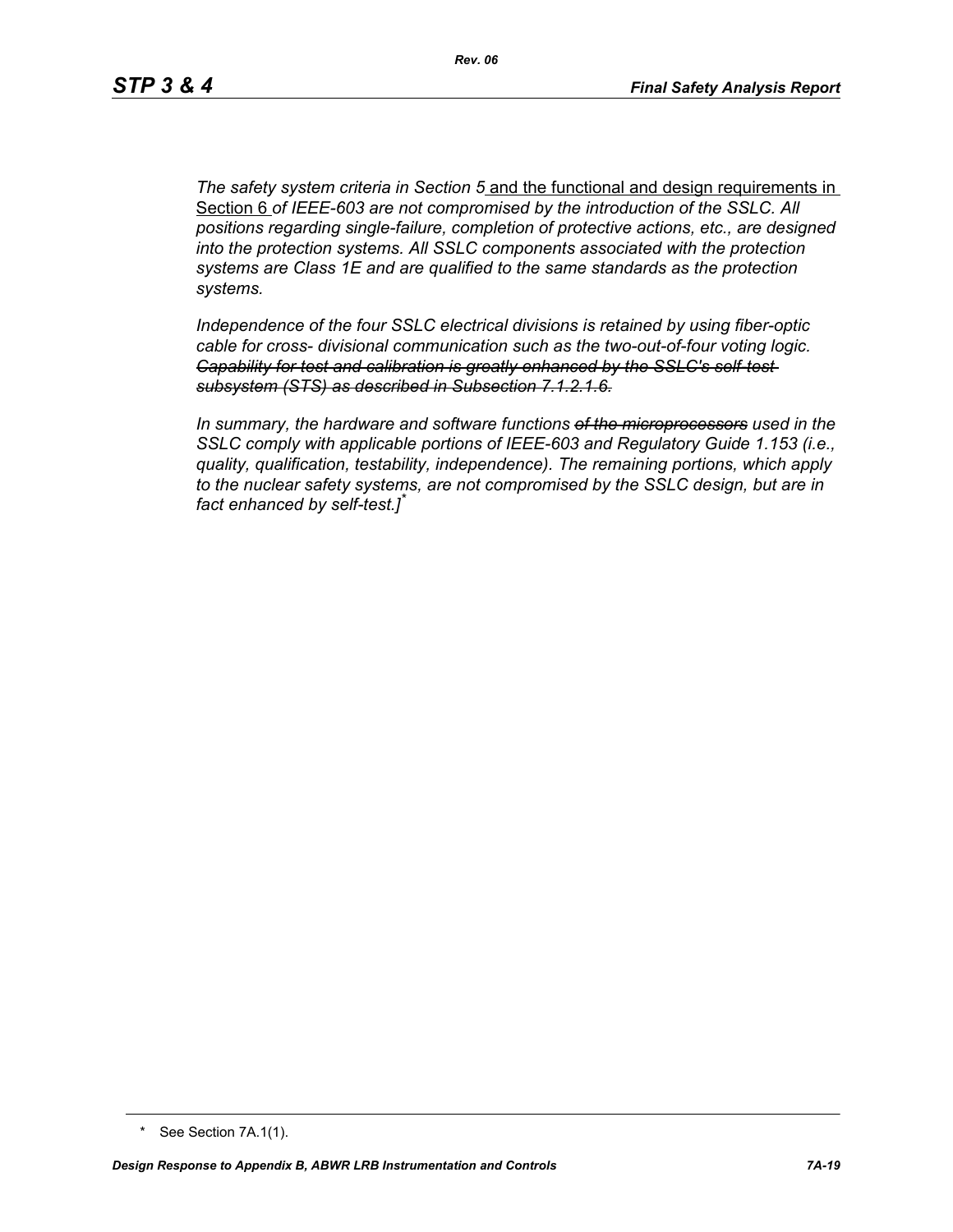# **Table 7A-1 List of Equipment Interface with** *Essential MUX* **ECFs Signals (Typical)**

| <b>Device</b>                     | Div | <b>Description</b>                        |
|-----------------------------------|-----|-------------------------------------------|
| <b>D</b> 107<br><del>וטו פר</del> | з   | <del>FCS ROOM (A) HVH</del>               |
| 1.7109<br>- -                     | 2   | 787 707 1177 J<br><del>vonvommenmen</del> |